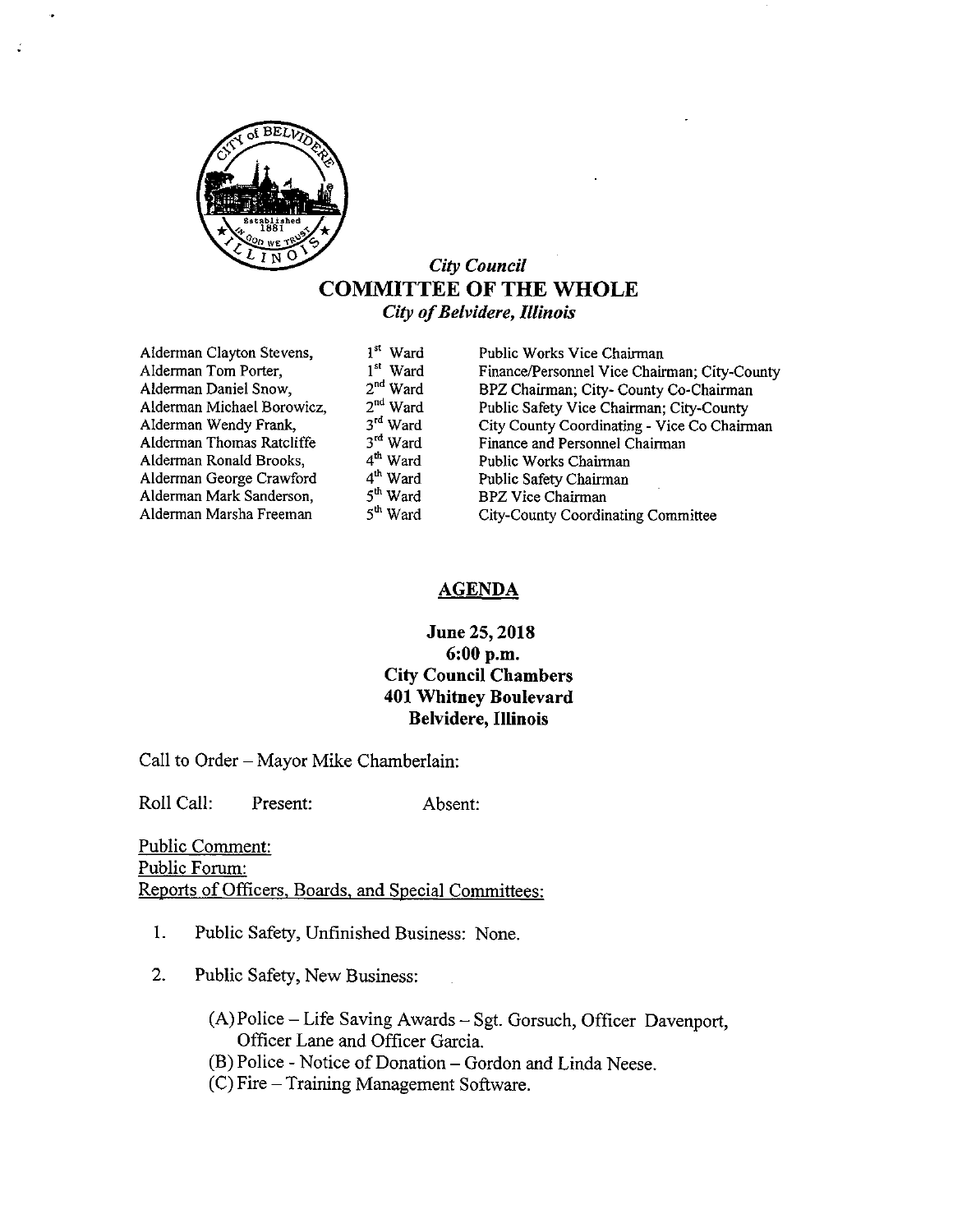- 3. Finance & Personnel, Unfinished Business: None.
- 4. Finance & Personnel, New Business:
	- A) Playground Donation from Jeanne Baker.
	- B) Reappointment of Becky Tobin to the Historic Preservation Commission.
	- C) Local Motor Fuel Tax.
	- D) An Ordinance Readopting the Simplified Municipal Telecommunications Tax and Setting the Tax Rate thereof.
- 5. Other:

L.

- A) Certificate of Satisfactory Completion of Landmark Logistics Subdivision Plat #2.
- B) Downtown Banners.
- C) Executive Session to discuss Collective Bargaining Matters pursuant to 2 (C) 2 – Fire Officers and Police Sergeants.
- 6. Adjournment: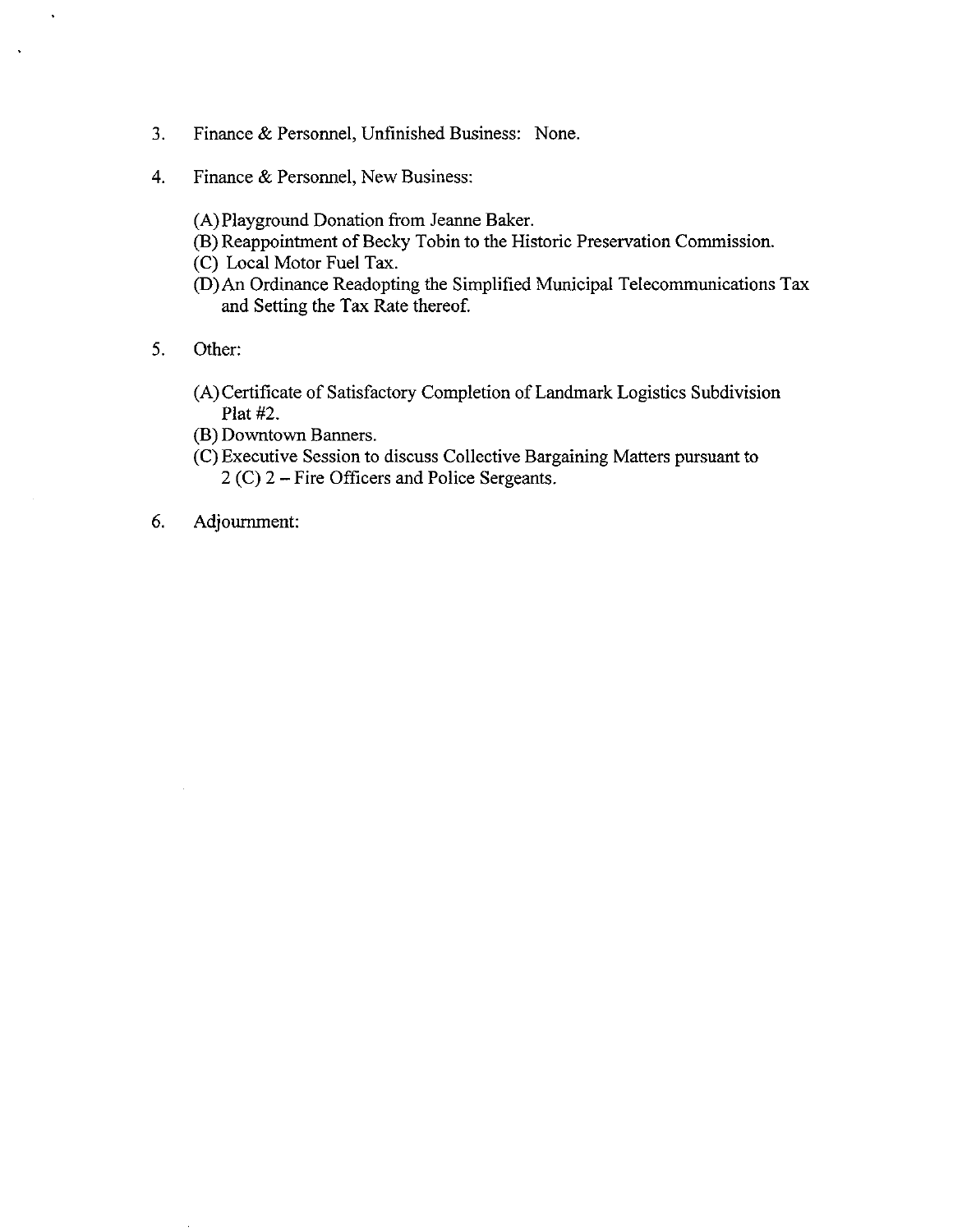# Belvidere Police Department

Shane Woody- Chief of Police Matthew Wallace- Deputy Chief, Investigations Patrick Gardner- Deputy Chief, Patrol



615 N. Main Street • Belvidere, IL 61008 • Phone 815-544-9626 • Fax 815-544-9603 • www.ci.belvidere.il.us

- TO: Mayor Chamberlain and City Council
- FROM: Chief Shane Woody
- DATE: June 25, 2018
- RE: Life-Saving Award

On May 28, 2018 while in route to the Belvidere Police Department, Sergeant Martin Gorsuch came upon a crash in Winnebago County. He immediately stopped to assist Winnebago County Deputy Coroner Winsted who was present at the scene.

Upon arrival, Sergeant Gorsuch observed that the driver of the vehicle was unresponsive and not breathing. He noticed signs that the driver was possibly suffering from an overdose. Deputy Winsted then provided Sergeant Gorsuch with Narcan which he immediately administered. A short time later, the male became alert and was able to talk.

Sergeant Gorsuch is commended for his dedication to serve and protect those who are in need of assistance. As a result of his commitment, on this date, a life was saved. In recognition, Sergeant Gorsuch is thanked for his service and presented with a" Life-Saving" award.

SW/sd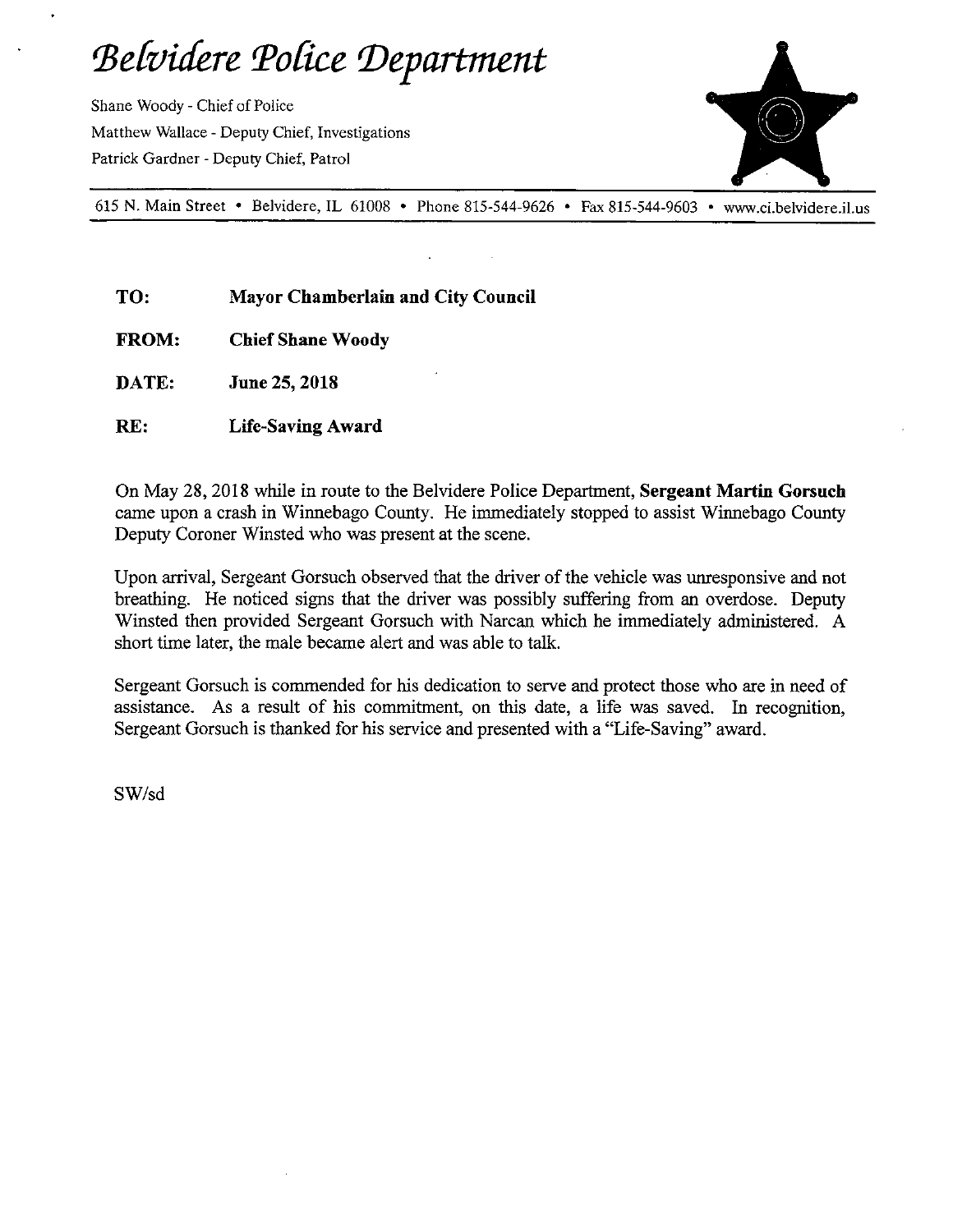Belvidere Police Department

Shane Woody- Chief of Police Matthew Wallace- Deputy Chief, Investigations Patrick Gardner- Deputy Chief, Patrol



615 N. Main Street • Belvidere, IL 61008 • Phone 815-544-9626 • Fax 815-544-9603 • www.ci.belvidere.il.us

TO: Mayor Chamberlain and City Council

FROM: Chief Shane Woody

DATE: June 25, 2018

RE: Life-Saving Awards

On May 29, 2018 Officer Ryan Davenport, Officer Cory Lane and Officer Chris Garcia responded to a call involving a subject not breathing.

Officer Davenport arrived on scene first and observed the female lying in bed and not breathing. Her lips were blue in color and she did not respond to a sternum rub. Officer Davenport moved her to the floor and began CPR. Officer Lane and Officer Garcia then arrived and Officer Garcia assisted Officer Davenport with chest compressions and connecting the AED.

When Lifeline Ambulance arrived, the female was placed in the ambulance and Officer Lane assisted the Belvidere Fire Department with chest compressions while in route to Swedish American Hospital in Belvidere. At the hospital, medical personnel were able to reestablish <sup>a</sup> pulse. She was later transported to Swedish American Hospital in Rockford in critical condition.

These Officers are commended for their quick response to this call for service and their immediate CPR efforts. As emphasized in the Belvidere Police Department's mandatory CPR/AED training, the sooner CPR efforts are initiated, the better the chance of saving a person's life.

In recognition of their actions, Officer Davenport, Officer Lane and Officer Garcia are hereby presented with "Life-Saving" awards.

SW/sd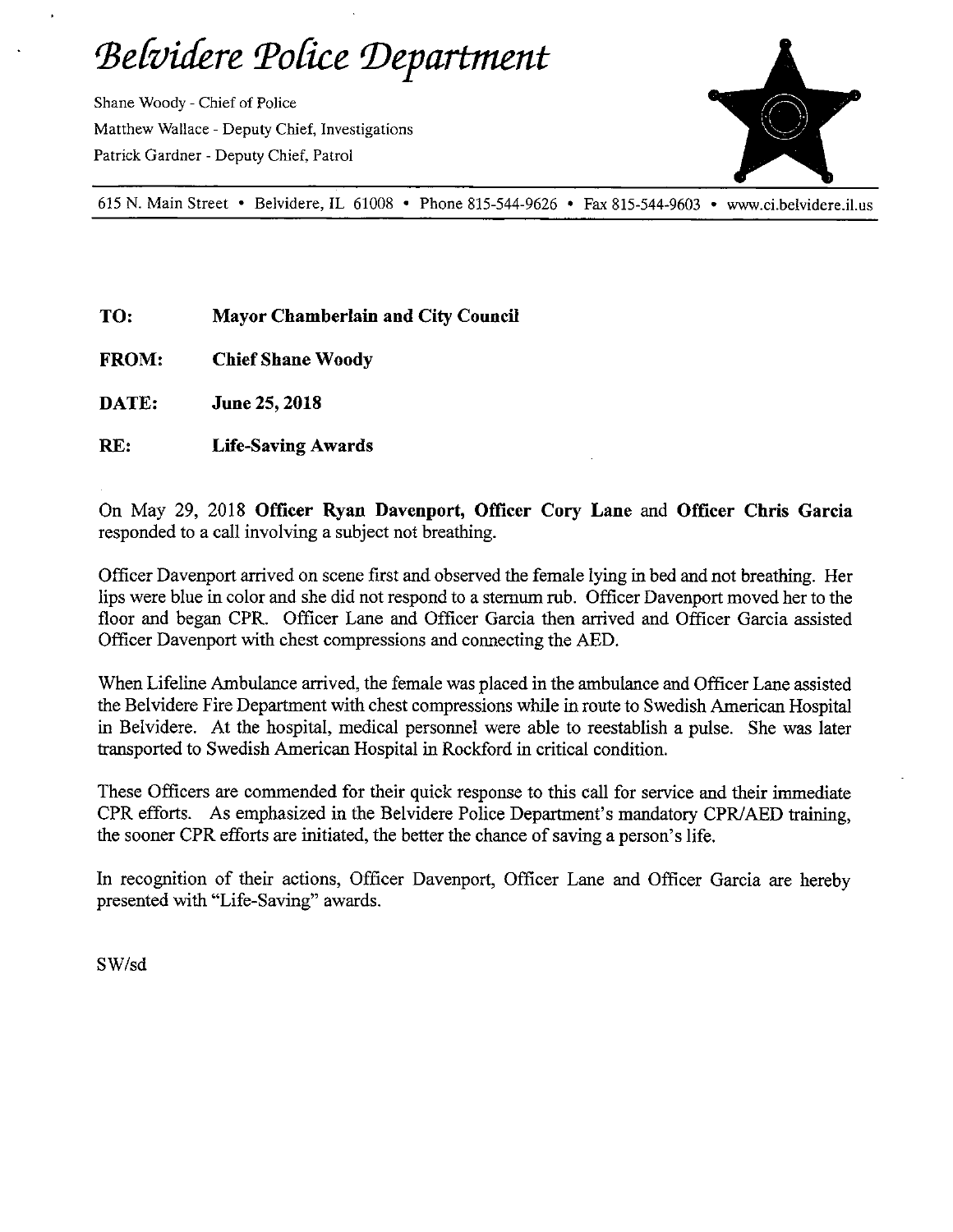Belvidere Police Department

Shane Woody- Chief of Police Matthew Wallace- Deputy Chief, Investigations Patrick Gardner- Deputy Chief, Patrol



615 N. Main Street • Belvidere, IL 61008 • Phone 815-544-9626 • Fax 815-544-9603 • www.ci.belvidere.il.us

TO: MAYOR CHAMBERLAIN AND CITY COUNCIL

WOOD COMPANY

FROM: CHIEF SHANE WOODY

DATE: JUNE 25, 2018

RE: NOTICE OF DONATION

Please be advised that the Belvidere Police Department is in receipt of a donation of \$1,500.00 from Gordon and Linda Neese:

- Check No. 601768383 for \$696.03
- Check No. 601768407 for \$803.97  $\bullet$

Mr. Neese has made annual donations to the Police Department for several years. This year, Police Department Administration is requesting that these funds be used towards the purchase of an Air Science Purair Basic Ductless Fume Hood at a cost of \$1,780.00 as shown on the attached document.

When officers are required to test drugs that possibly contain Fentanyl and Carfentanil, they can be exposed to hazardous particulates. Ductless Fume Hoods isolate and trap chemical vapors and substances, thereby preventing officers from exposure to life threatening substances and providing a safe work environment. This ductless fume hood is self-contained and does not require outside venting.

Motion: To accept the donation of \$1,500.00 from Gordon and Linda Neese for the purchase of an Air Science Purair Basic Ductless Fume Hood at a cost of 1, 780.00; with the remaining \$280.00 to be paid for through the State Asset Forfeiture Account.

SW/sd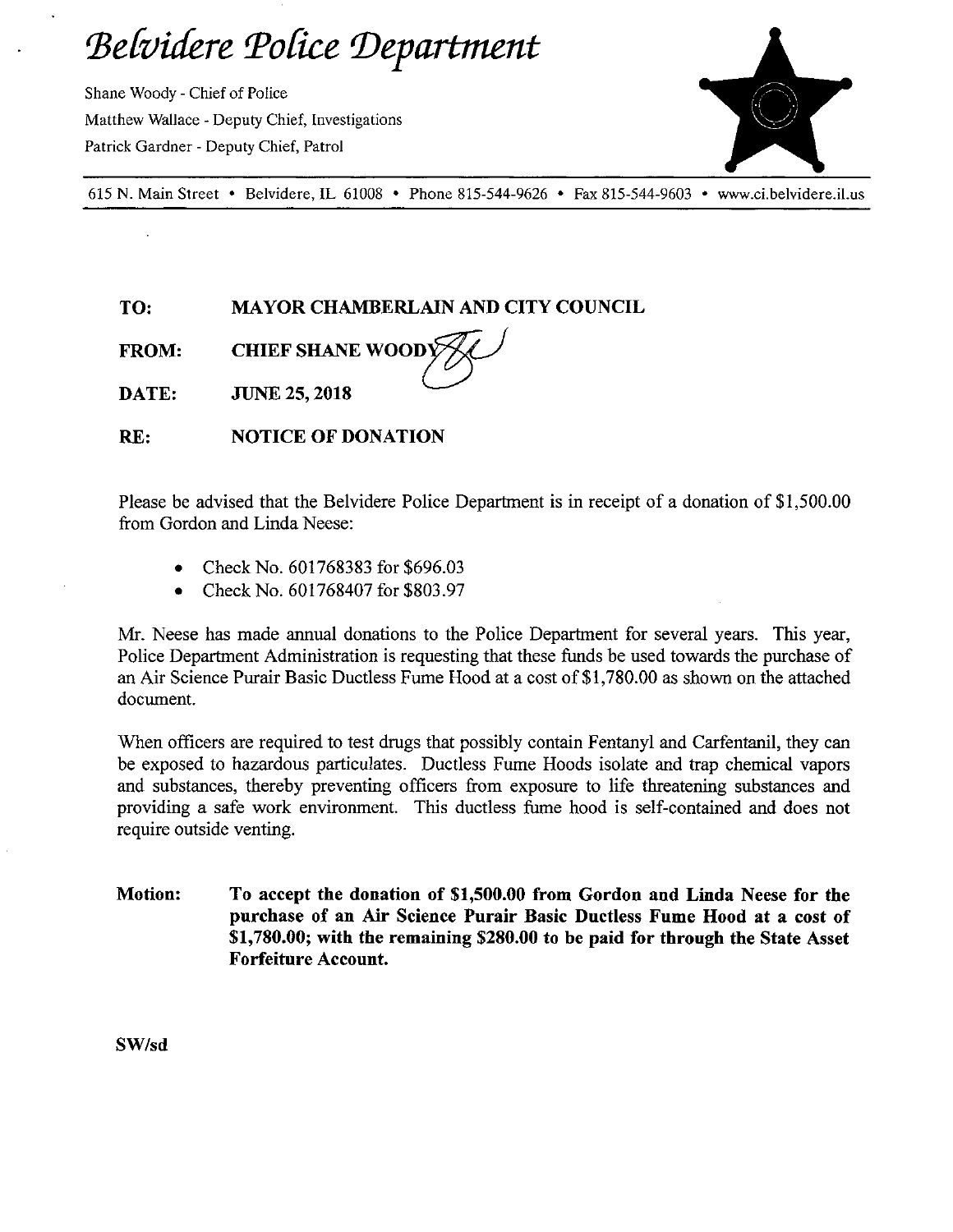I

IN STOCK Air Science Purair® Basic Ductless Fume Hoods

Home All Categories Chemicals Resources  $0 \,$  hems  $\,0 \,$  hems checkout

Laboratory Home > Laboratory Equipment > Fume Hoods, Ventilated Enclosures & Exhausters > Ductless Fume Hoods<br>Equipment MSTOCK Air Science Purair® Basic Ductless Fume Hoods Anaerobic Chambers<br>Autoclayes & Steam Starlizers from **\$1,780.00** Autoclaves & Steam Sterilizers Balances Baths& Circulators **Centrifuges Fume Hoods, Ventilated<br>Enclosures & Exhausters** Balance, Bulk Powder& Equipment Enclosures Ductless Fume Hoods Base Stands, Cabinets & Work Surfaces Fume Hood Pans& Accessories Furnaces Homogenizers PRODUCT FEATURES Hot Plate Stirrers, Hot Plates &<br>Stirrers incubator.

Ultrasonic Cleaners Water Purification Systems

Bead Baths Note: Units do not ship with filters. Blenders& Overhead Stirrers Trays are sold separately. See price chart below.

The Purair® Basic ductless fume hoods are a series of high efficiency products designed to Dry Block Heaters & Blocks protect the user and the environment from hazardous vapors generated on the work surface<br>Electrochemistry Meters At the heart of the Purair® fume hood product line is the innovative Air Science® applications in the industry.

### DUCTLESS TECHNOLOGY

Advanced carbon filtration technology offers a safe, high performance alternative to<br>conventional ducted fume hoods for a broad range of applications.

Glove Boxes Environment Benefits. Air Science ductless fume hoods isolate and trap chemical vapors<br>Laminar Flow Cabinets to prevent ecological impact through release into the environment.

Laminar Flow Cabinets to prevent ecological impact through release into the environment.<br>PCR Enclosures Forsattle. Each filtration system i selected for its specific application. The Multiplex Filte<br>PCR Enclosures than 14 Remote Blowers& configurations for use with vapors or organic solvents, adds, mercury and formaldehyde. Exhausters HEPANLPA filters can add to biological safety.

Base Stands, Cabinets & "Easy to instant... the quoties turne hood is self-contained and does not require venting to<br>Work Surfaces : the outside. Many units are portable and may be moved from one location to the next with<br> Prehiters<br>For Parts & Straightforward.<br>Ses earts & Finergy Efficient. Because filtered air is returned to the room, no demands are required of

the facility HVAC capacity for make-up air.<br>• Cost Effective. Facility ductwork, HVAC and construction costs are eliminated.

Glassware Washers • Safe to Use. Cabinet ainlow and face velocity protect users from incidental exposures to fumes.<br>Heating Mantles • Self testing. (selected models) Electronics air-flow monitoring assures conti

To the state Suites, I is relief it of the I.D. Window: A strategically placed front cover window shows the installed filter part number and installation date for convenience and to encourage<br>Humidity Cabinets<br>Humidity Cab Humidity Cabinets timely filter replacement.<br>• Air Velometer: (Optional) An analog air velocity meter in the field of vision of the user

Hinged Front Sash: When dosed. the cabinet sash protects the contents from inadvertent external mntacl, and better isdates the air within. The sash is Microplate Sealers easy to open and dose. Microsmpes Control Panel: Electronic controls and displays include switches for the blower an law alrtlow slant.

Ovens Steel Support Frame: The chemical resistant epoxy coated steel frame adds mechanical strength. The pre-filter can be changed wile the unit Is operating to prevent operator exposure to chemical vapors.

- Pumps ElMrostatic Pm iiter.The 99.5% effective electrostatic pre-filter is accessible from inside. Refractometers Pass Through Port: Electrical cords and cables are safely muted into the cabinet through ports on the back and side walls. Refrigerators& Freezers Color: The cabinet is white with blue trim; side and back panels are dear.
- Manual Speed Controller: Electric Historic Manual Speed Controller: The cabinet intervent controller in Speed Controller: The cabinet is white with blue trim; side and back panels are dear.<br>Rotaty Evaporation **Anual Speed**

Rotary Evaporation **Airliow Alarm: A continuous air velocity monitoring system alerts the operator upon unacceptable values.** 

Spectrophotometers of the section of the complant: Performance specifications and ocnstruction meet or exceed OSHA, ANSI and relevant international standards to assure operator<br>The control of the factor of the factor secti Thermal Cyclers safety.

# PURAIR BASIC FEATURES & BENEFITS

- High capacity air handling system delivers face velocity of 100 fpm.<br>A low airflow alarm wams of insufficient face velocity,<br>The Air Science filter assembly is easy to access, easy to change.
- A unique filter clamping design eliminates bypass leakage outside the cabine<br>Accessories include an optional filter saturation alarm.

· Air Science fume hoods use energy-efficient ebmpapst brand centrifugal blowers for long life, dependable performance.

## Warranty

2 yearwaranty( pans and labor) on mechanical and electrical and lifetime warranty( parts only) on Ne metal superstmcure. Consumables am not covered.

| <b>Specifications</b>            | Purair® Model P5-24                                                       | Purair® Model P5-36                   | Purair® Model P5-48         |  |
|----------------------------------|---------------------------------------------------------------------------|---------------------------------------|-----------------------------|--|
| <b>Airflow CFM</b>               | 135.9                                                                     | 206                                   | 281.25                      |  |
| <b>Face Velocity FPM</b>         |                                                                           | 100                                   |                             |  |
| Noise, dBA, 1 meter              | <50<br>53                                                                 |                                       |                             |  |
| Lighting                         |                                                                           | Compact fluorescent lamp              |                             |  |
| Construction                     | White epoxy coated steel frame and head unit. Clear sides and back panel. |                                       |                             |  |
| <b>Blower</b>                    | ebmpapst <sup>31</sup> centrifugal fan                                    |                                       |                             |  |
| Electrical                       | 120V, 60Hz                                                                |                                       |                             |  |
| <b>Electrical Switches</b>       |                                                                           | Main On/Off                           |                             |  |
| Monitoring                       | Low airflow alarm, standard                                               |                                       |                             |  |
| <b>Pre-Filter Specifications</b> |                                                                           | Electrostatic 1lbs. / 45 kg (nominal) |                             |  |
| Main Filter Specifications       |                                                                           | $(1$ filter) $11$ lbs $/5$ kg         | (2 filters) 22 lbs / 9.6 kg |  |



ø,



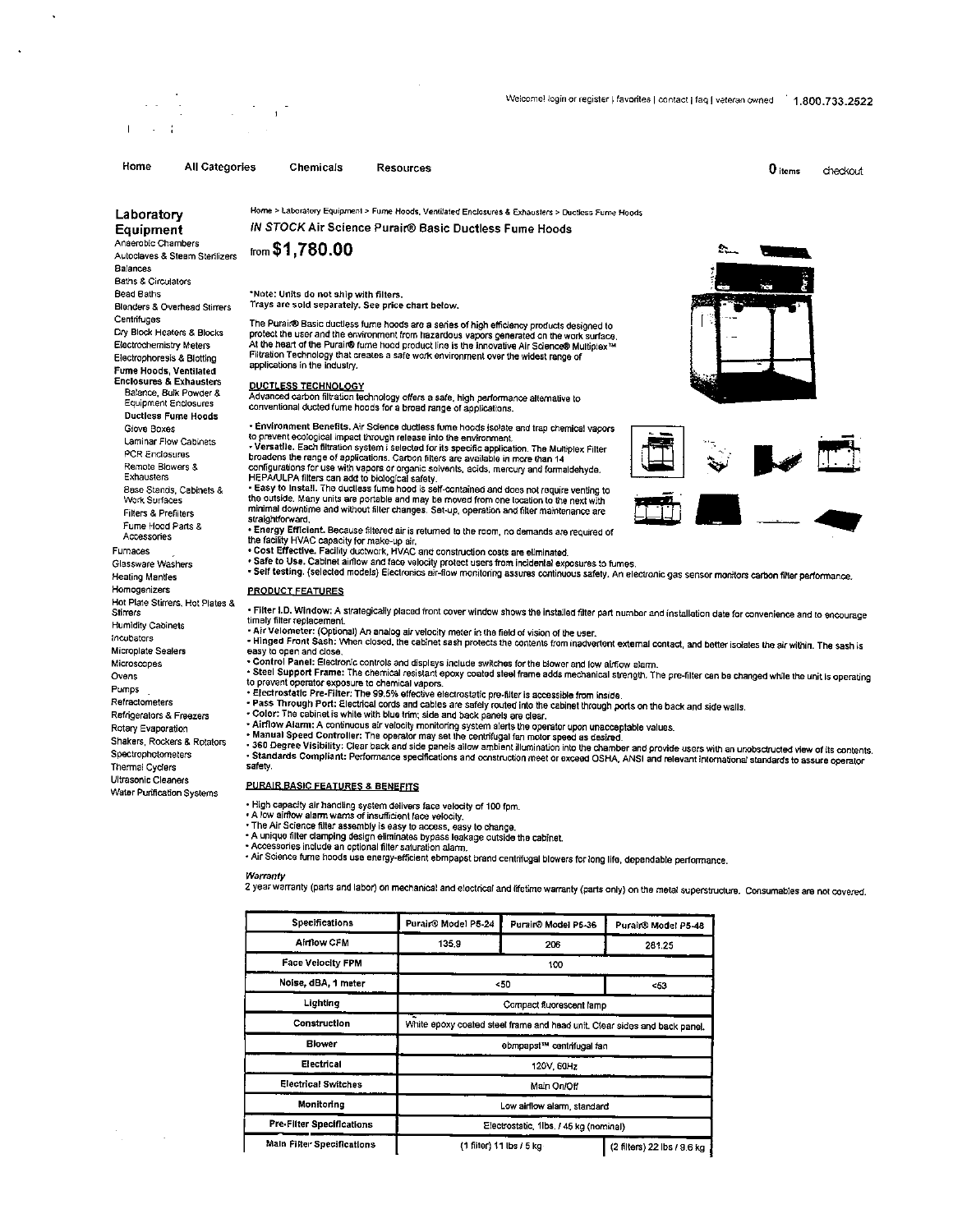| <b>Contract Contract</b> | Internal Height                                                    |                                                  | Welcome! loggr or register   favorites   contact   faq   veteran owned<br>484 mm |                                          |         | 1.800.733.2522 |
|--------------------------|--------------------------------------------------------------------|--------------------------------------------------|----------------------------------------------------------------------------------|------------------------------------------|---------|----------------|
|                          | External Dimensions (W x D x H)                                    | $24 \times 27 \times 31$ "<br>610 x 676 x 781 mm | $36 \times 27 \times 31$ "<br>$914 \times 676 \times 781$ mm                     | 48 x 27 x 31"<br>1219 x 676 x 781 mm     |         |                |
|                          | All Categories Shipping Rimmalages (V/ x Resolutoesx 1C16 x 762 mm | 40 x 40 x 36"                                    | 40 x 40 x 40"<br>1016 x 1016 x 1016 mm                                           | 45 x 55 x 40"<br>1143 x 1397 x 1016 m.n. | 0 items | checkout       |
|                          | Net Weight                                                         | 68 lbs. / 31 kg                                  | 95 lbs. / 43 kg                                                                  | 133 lbs. / 60 kg                         |         |                |
|                          | Shipping Weight                                                    | 125 lbs. / 57 kg                                 | 152 lbs. / 69 kg                                                                 | 190 lbs. / 86 kg                         |         |                |
|                          |                                                                    | Note: Units do not come with filters.            |                                                                                  |                                          |         |                |

 $\cdot$ 

| <b>Filter Summary</b>                                                                 |                                                                                                     |  |  |  |
|---------------------------------------------------------------------------------------|-----------------------------------------------------------------------------------------------------|--|--|--|
| Purair® Models P5-24 and P5-36 take 1 filter.<br>Purair® Model P5-48 takes 2 filters. |                                                                                                     |  |  |  |
| Formula                                                                               | Description                                                                                         |  |  |  |
| <b>GP Plus!</b>                                                                       | The most widely used filter in the<br>range, primarily for solvent, organic,<br>and alcohol removal |  |  |  |
| <b>ACI Plusi</b>                                                                      | Neutralizes volatile inorganic acid<br>vapors.                                                      |  |  |  |
| <b>HEPA / ULPA</b>                                                                    | Powders and particulates.                                                                           |  |  |  |

| <b>Standards &amp; Compliance</b>                                               |                                                                                                                                                                                                                                                                       |  |  |
|---------------------------------------------------------------------------------|-----------------------------------------------------------------------------------------------------------------------------------------------------------------------------------------------------------------------------------------------------------------------|--|--|
| Quality Management Systems                                                      | ISO 9001                                                                                                                                                                                                                                                              |  |  |
| <b>Chemical Fume Containment</b>                                                | ANSI/ASHRAE 110 1995                                                                                                                                                                                                                                                  |  |  |
| <b>Carbon Filter Efficiency</b>                                                 | BS 7989-2001<br>SEFA Standard 9<br><b>ANFOR NFX 15-211</b>                                                                                                                                                                                                            |  |  |
| <b>Biological Safety</b><br><b>Filter Efficiency</b><br><b>HEPA</b> and<br>ULPA | <b>IEST-RP-CC-0034.2</b><br>IEST-RP-CC007.1<br>IEST-RP-CC001-4<br><b>FN 1822</b>                                                                                                                                                                                      |  |  |
| Electrical Safety                                                               | UL-C-61616A<br><b>CE Mark</b><br>ROHS Exempt under EEE<br>Category 9                                                                                                                                                                                                  |  |  |
| <b>Product Design</b>                                                           | ANSI Z 9.5-2003<br>ANSI Z 9.7-1998                                                                                                                                                                                                                                    |  |  |
| <b>OSHA, Occupation Safety</b><br>and Health Administration                     | OSHA Standard -29 CRF,<br>Safety and Health Regulations<br>for General Industry, 1910.1450;<br>Occupational exposure to<br>hazardous chemicals in<br>laboratories. Part B. definition,<br>laboratory type hood. All Air<br>Science® products meet this<br>definition. |  |  |
| Environment                                                                     | ISO 14001<br>Energy Star Partner                                                                                                                                                                                                                                      |  |  |
| 27115-05-28-2                                                                   |                                                                                                                                                                                                                                                                       |  |  |

# PRICE CHART

| Cat Code |                     | Description |
|----------|---------------------|-------------|
| F5-24    | Purair® Model P5-24 |             |
| PS-36    | Purair® Model P5-36 |             |
| P5-48    | Purair® Model P5-48 |             |
|          |                     |             |

Type your desired quantities in the fields below, then click:

| Size        | Price      | <b>Add Quantit</b> |
|-------------|------------|--------------------|
| 2 feet wide | \$1,780.00 |                    |
| 3 feet wide | \$2,095.00 |                    |
| 4 feet wide | \$2,625.00 |                    |
|             |            | $-$                |

Back to Ductless Fume Hoods

**Related Products** 



| Tarix | $\sim$ | . . |  |
|-------|--------|-----|--|
|       |        |     |  |

 $\ddot{\phantom{0}}$ 

 $\frac{1}{2}$  ,  $\frac{1}{2}$  ,  $\frac{1}{2}$ 

 $\mathbf{F}^{\text{max}}$  is a  $\mathbf{F}$ 

Home

 $\ddot{\phantom{0}}$ 

Add to Favorites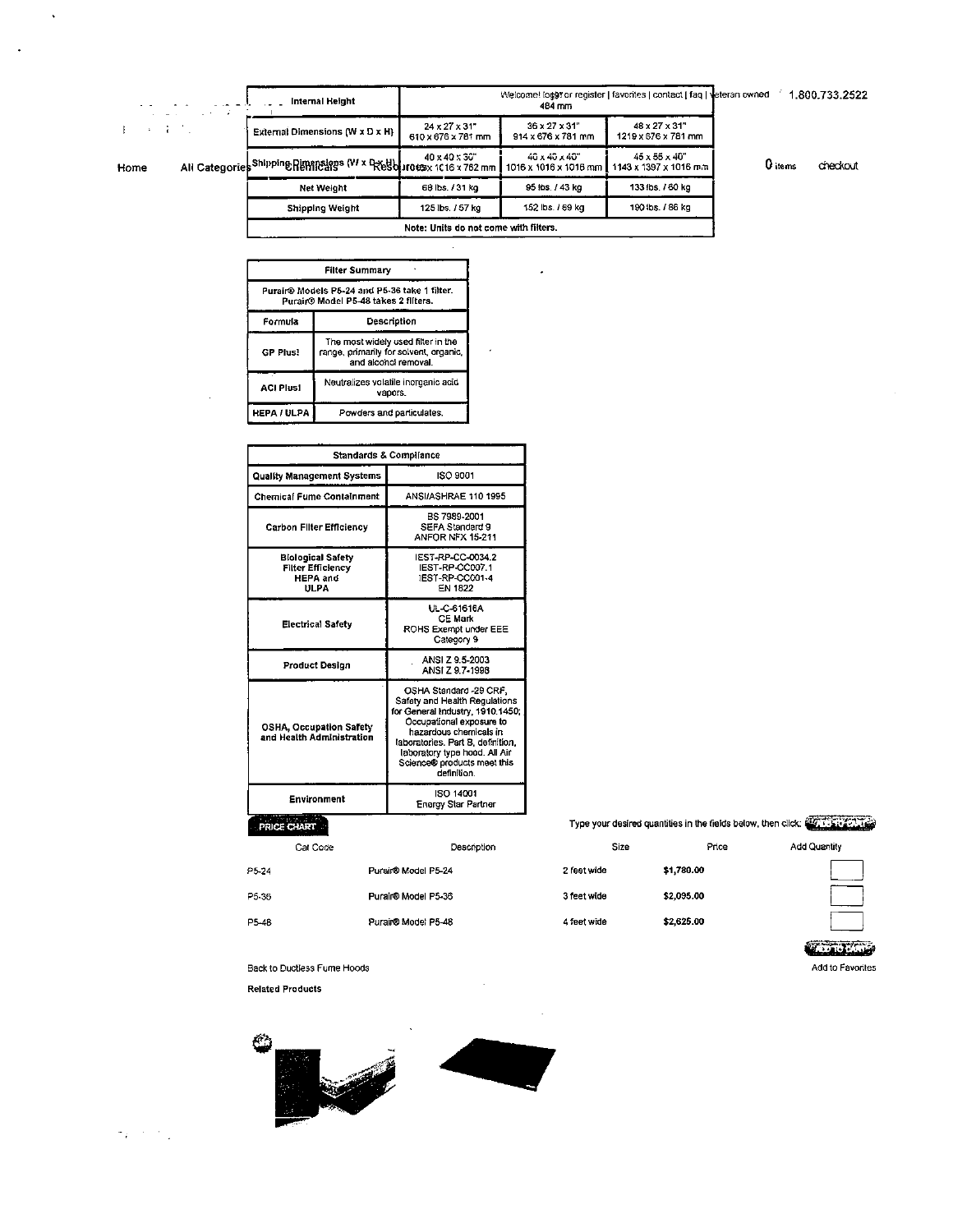

Belvidere, IL 61008

# Request to Purchase Training Material and Tracking Program

06/21/2018

Dear Mayor and City Council,

We are requesting to purchase an annual subscription to an online service to provide online Fire, EMS, and OSHA training, and to help us track our training related to the State Fire Marshal (SFM), Insurance Services Organization (ISO), State and Federal Compliance, and our training records in general.

The leading provider of this service in Illinois is called Target Solutions. This platform provides on- line training courses, and records management applications that have rapidly gained popularity in the fire service in our area.

Tracking training is constantly increasing in difficulty as more of our certifications require the tracking of continuing education training. Recently the state of Illinois has begun to require the logging of continuing education for all operations level certifications.

Many departments have training coordinators that are administrative and can devote significant time to Training Program Management. We do not, but by having this solution, we can accomplish more efficiency and standardization with the help of this program.

Currently, there is no company that provides this combination of services specifically for the fire service, so we are unable to provide additional quotes from different vendors. We are requesting to spend out of our training line item \$2, 887.00 to purchase this service for one year. The fee is \$89 per member, which is significantly less than enrollment into a single class.

Thank you for your consideration,

Captain Schadle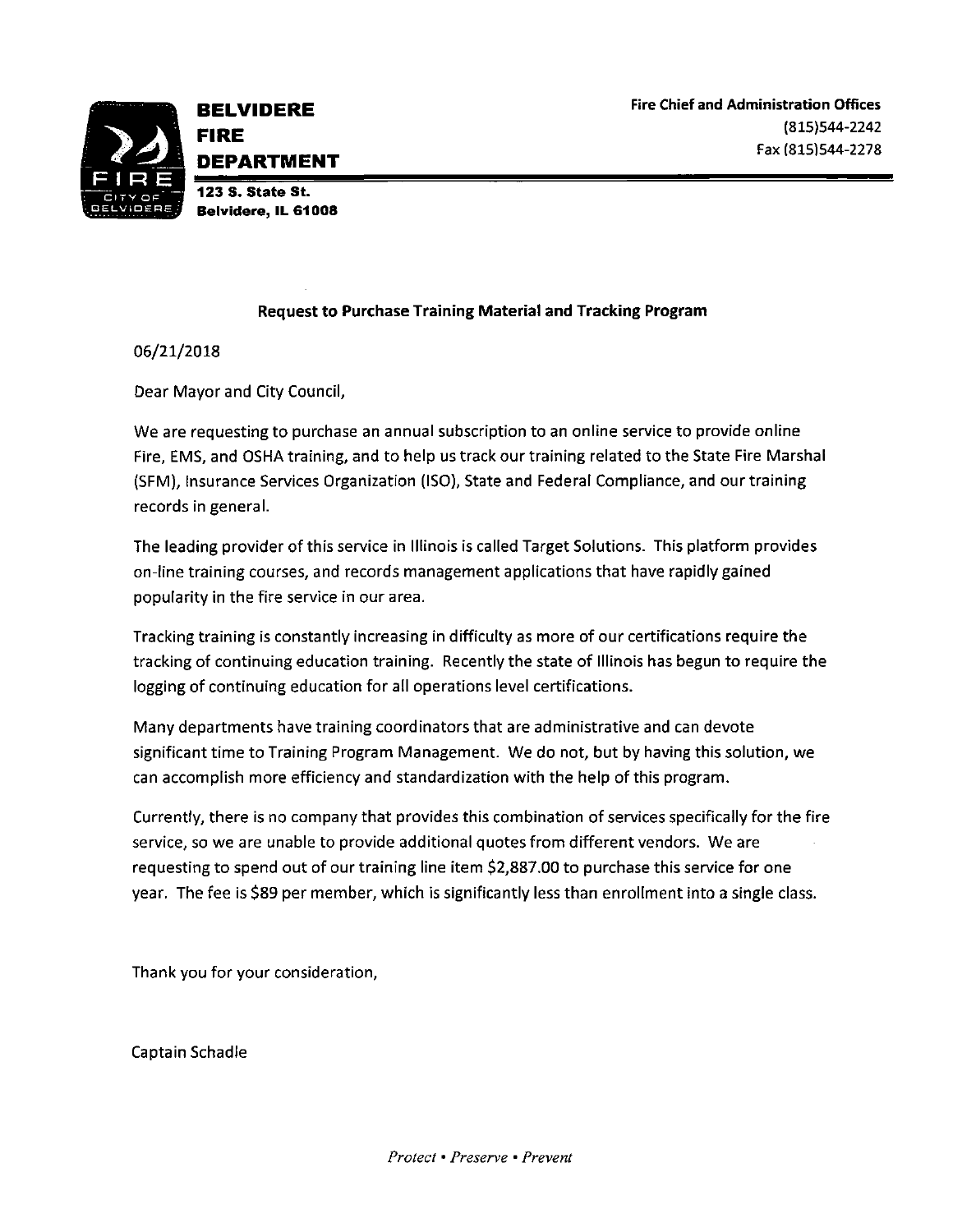

# Info on Targetsolutions Platform

# Online Training for Government Agencies

Targetsolutions features more than 1, 000 courses for all types of government agencies in your city, county or municipality.

More than 250 hours of Fire & EMS training

More than 240 hours of Law Enforcement training

More than 60 hours of CEUs for Water& Wastewater training

More than 50 hours of OSHA Safety Training

# Powerful Records Management Applications

TargetSolutions features easy-to-use tools for tracking all records of activities and online training for government agencies.

Assign online training for government employees

Track instructor-led training activities

Schedule out and record hands-on training events

Document inspections, policies, SOGs and more

Manage various licenses, certifications and more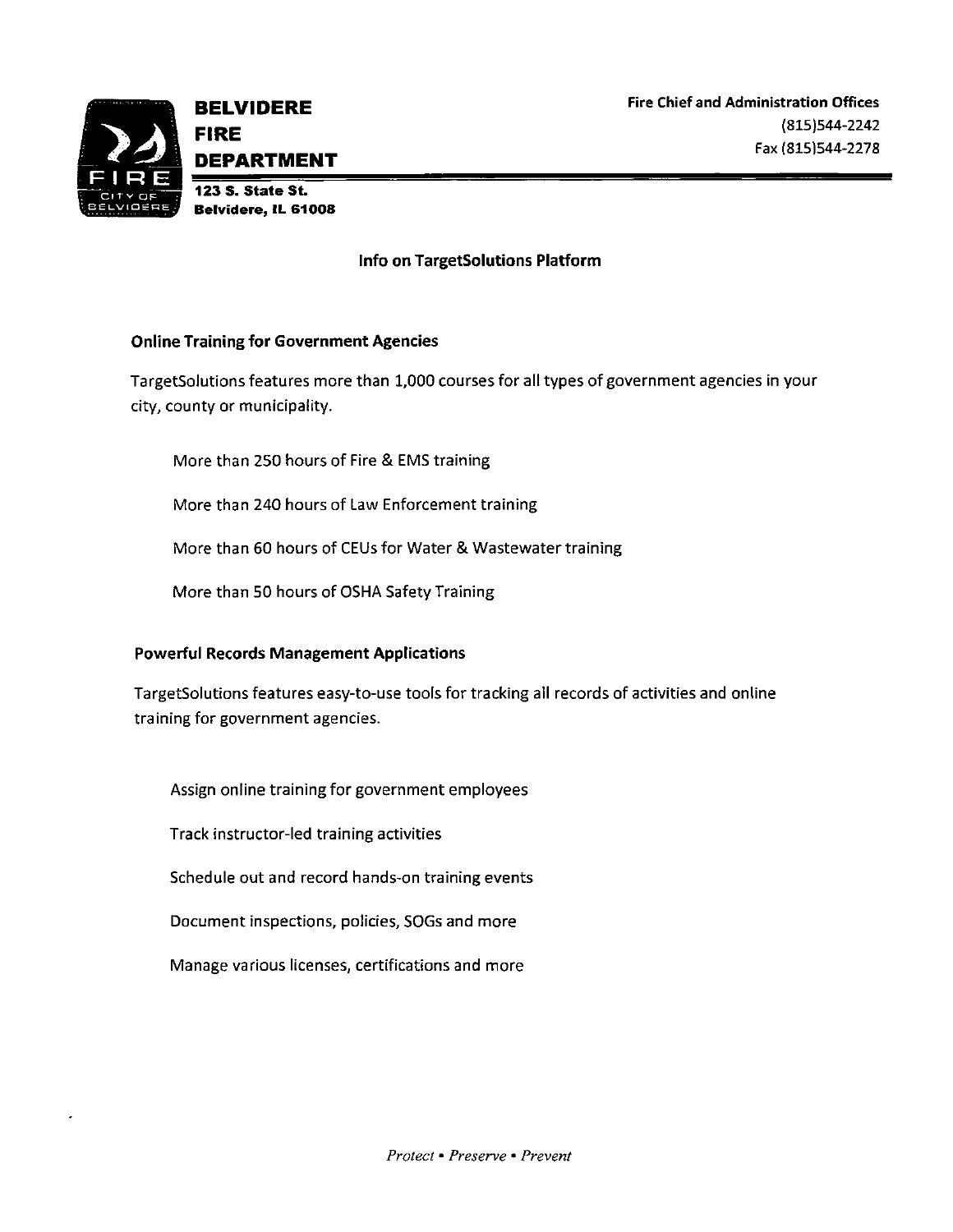

Achieve Compliance and Save Money

Target5olutions enables government entities to streamline training management, meet training requirements and cut costs.

Reduce out-of-service time with online convenience

Reduce instructor overtime costs and scheduling issues

Enhance training with custom content delivery

Simplify training completions with 24/7 access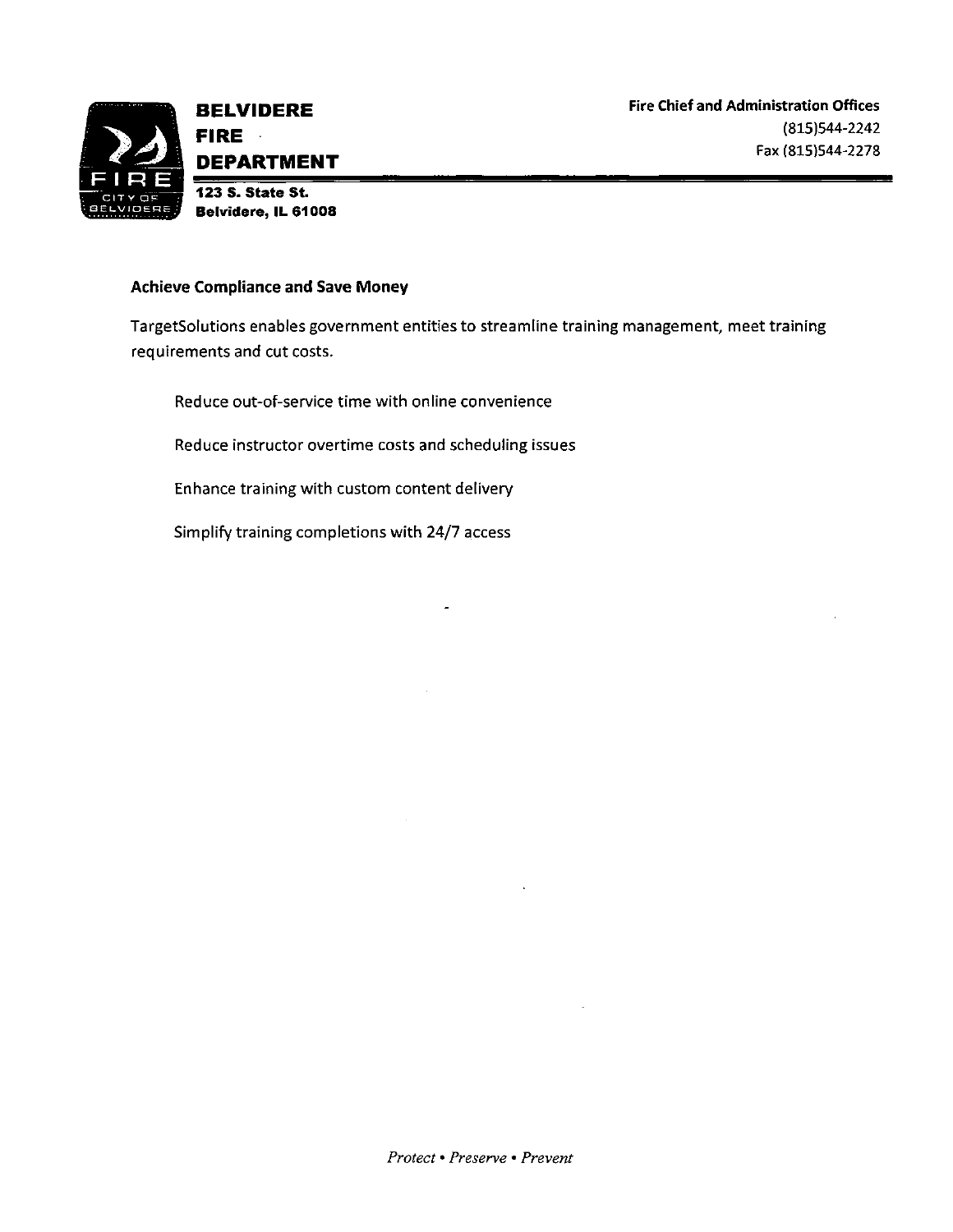|                                                                                                                                                                                                                                                                                                                                                                  | <b>SCHEDULE A</b> |                                                    |                                  | <b>CONFIDENTIAL</b>                                                              |    |              |
|------------------------------------------------------------------------------------------------------------------------------------------------------------------------------------------------------------------------------------------------------------------------------------------------------------------------------------------------------------------|-------------------|----------------------------------------------------|----------------------------------|----------------------------------------------------------------------------------|----|--------------|
| <b>TARGETS</b> <i>LUTIONS</i>                                                                                                                                                                                                                                                                                                                                    |                   | <b>DATE of SUBMISSION</b>                          |                                  |                                                                                  |    |              |
| <b>TargetSolutions</b>                                                                                                                                                                                                                                                                                                                                           |                   | 6/19/2018                                          |                                  |                                                                                  |    |              |
| 10805 RANCHO BERNARDO ROAD, SUITE 200                                                                                                                                                                                                                                                                                                                            |                   | 12 months billed annually<br><b>LICENSE TERMS:</b> |                                  |                                                                                  |    |              |
| SAN DIEGO, CA 92127-5703                                                                                                                                                                                                                                                                                                                                         |                   | <b>Proposal To:</b>                                |                                  |                                                                                  |    |              |
| 877-944-6372 - TOLL FREE                                                                                                                                                                                                                                                                                                                                         |                   | Secretary Chris Gilman                             |                                  |                                                                                  |    |              |
| 858-592-6880 - DIRECT / 858-487-8762 - FAX                                                                                                                                                                                                                                                                                                                       |                   |                                                    | <b>Belvidere Fire Department</b> |                                                                                  |    |              |
| <b>TS Sales Contact: David Farrar</b>                                                                                                                                                                                                                                                                                                                            |                   | 123 S State St                                     | Belvidere, IL 61008              |                                                                                  |    |              |
| Email: david.farrar@targetsolutions.com                                                                                                                                                                                                                                                                                                                          |                   | (815) 544-2242                                     |                                  |                                                                                  |    |              |
| Phone: (773)294-1215                                                                                                                                                                                                                                                                                                                                             |                   |                                                    | sschadle@belviderefire.com       |                                                                                  |    |              |
| TargetSolutions Online Training Platform License Customized Website, Administration Tools, and Applications                                                                                                                                                                                                                                                      |                   |                                                    |                                  |                                                                                  |    |              |
| <b>DESCRIPTION</b>                                                                                                                                                                                                                                                                                                                                               |                   |                                                    | <b>UNIT PRICE</b><br>PER USER    | <b>QUANTITY</b><br>(# of Users)                                                  |    | <b>TOTAL</b> |
| Premier Membership Platform - 7/31/18-7/30//19                                                                                                                                                                                                                                                                                                                   |                   | \$                                                 | 89.00                            | 28                                                                               | S. | 2,492.00     |
| Full TargetSolutions LMS/RMS platform capabilities/applications PLUS<br>course library of HR & Employment Practices, Office Skills, OSHA &<br>Compliance, Driving Safety, Fire, NFPA, EVO & EMS Recertification<br>course bundles                                                                                                                                |                   |                                                    | Included                         |                                                                                  |    |              |
| *One Time Set Up Fee                                                                                                                                                                                                                                                                                                                                             |                   |                                                    |                                  |                                                                                  |    |              |
| (Waived: see Notes)                                                                                                                                                                                                                                                                                                                                              |                   | \$                                                 |                                  |                                                                                  |    | \$0          |
| <b>Annual Maintenance Fee</b>                                                                                                                                                                                                                                                                                                                                    |                   | \$                                                 | 395.00                           | 1                                                                                |    | \$395.00     |
|                                                                                                                                                                                                                                                                                                                                                                  |                   |                                                    |                                  | <b>TOTAL DUE:</b><br>(28 Total Users and Annual) \$<br>Maintenance Fee of \$395) |    | 2,887.00     |
| Notes: Discounted rate from Premier from \$109/user/yr to \$89/user/yr. *\$1500 setup fee waived if proposal is<br>signed on or before 10/31/18.                                                                                                                                                                                                                 |                   |                                                    |                                  |                                                                                  |    |              |
| By signing the Client agreement, you are 1) agreeing to the pricing and terms presented in this proposal; 2)<br>agreeing you have read and accept the Client Agreement and License terms and; 3) agreeing you have read the<br>TargetSolutions Plaform System Requirements and Platform Solution Description documents listed in detail at<br>the following url: |                   |                                                    |                                  |                                                                                  |    |              |

http://www.targetsolutions.com/clients/client-resources/

TargetSolutions, Inc. business proposal pricing is good for 30 days from Date of Submission listed above.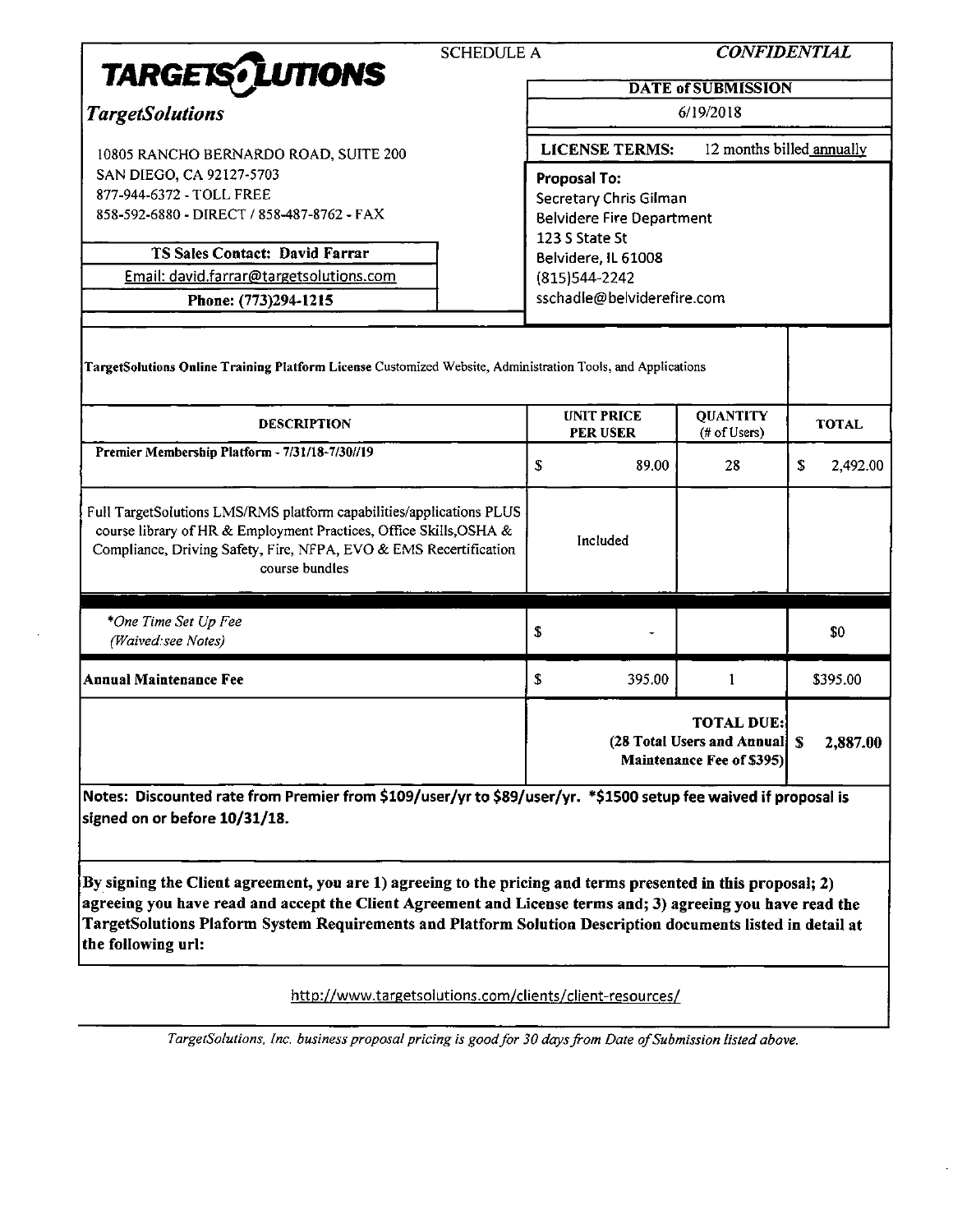# TARGETS<sup>J</sup>LUTIONS Client Agreement

This Client Agreement (the "Agreement"), effected as of the date noted in the attached Schedule A (the "Effective Date"), is by and between TargetSolutions Learning, LLC. ("TSL"), a Delaware limited liability company, and the undersigned client ("Client"), and governs the purchase and ongoing use of the services described in this Agreement (the "Services").

1. Services. TSL shall provide the following services:

exclusive, non-transferable, revocable, limited suggestions, ideas, enhancement requests,<br>license to remotely access and use the Services feedback, recommendations or other information license to remotely access and use the Services feedback, recommendations or other information<br>hereunder and, unless prohibited by law, will provided by Client, and this Agreement does not hereunder and, unless prohibited by law, will provided by Client, and this Agreement does not provide access to any person designated by Client convey to Client any rights of ownership to the provide access to any person designated by Client convey to Client any rights of ownership to the 7.1. Limitation on Liability. Except as it relates to same. The TSL name and logo are trademarks claims related to Section 4

1. 2. Availability. TSL shall use commercially reasonable efforts to display its content and<br>coursework for access and use by Client's Users twenty-four (24) hours a day, seven (7) days a the extent necessary for Client to use the week, subject to scheduled downtime for routine Services in accordance with this Agreement, werk, subject to scheduled downtime for routine Services in accordance with this Agreement,<br>maintenance, emergency maintenance, system Client shall not: (i) copy the course content in the line line in connection with this maintenance, emergency maintenance, system Client shall not: (i) copy the course content in outages and other outages beyond TSL's control. whole or in part; (ii) display, reproduce, create

1.3. Help Desk. TSL will assist Users as needed on issues relating to usage via e- mail, and <sup>a</sup> toll free Help Desk five (5) days per week at scheduled hours.

Users' compliance with this Agreement, and use source code of any TSL software. commercially reasonable efforts to prevent unauthorized access to or use of the Services. 4.3. Client hereby authorizes TSL to share any

2.2. Identify Users. Client shall (i) provide a listing of its designated/enrolled Users; (ii) cause each of of its designated/enrolled Users; (ii) cause each of Community Resources section of TSL's website 7.3. Assignment. Neither party may assign or<br>its Users to complete a profile; (iii) maintain user with TSL's 3<sup>rd</sup> party cus database by adding and removing Users as appropriate.

purchases hereunder are neither contingent on the Generated Content with delivery of any future functionality or features nor Other TSL Customers. delivery of any future functionality or features nor dependent on any public comments regarding 5. Term. Term and the state of the affiliate, or in connection with a merger,  $f$ uture functionality or features.

accordance with the fee schedule in Schedule A ("Term"). Upon expiration of the Initial Term, this for any failure or delay in performing any or its<br>attached to this Agreement. Fees listed in agreement shall automatically attached to this Agreement. Fees listed in Schedule A shall be increased by 3% per year both during the term of this Agreement, as well as for any renewal terms.

must be paid in United States dollars. Such charges will be made in advance, according to the frequency stated in Schedule A. TSL will invoice<br>in advance, and such invoices are due net 30 days in advance, and such invoices are due net 30 days<br>from the invoice date. All fees collected under this the Services following the Expiration Period shall<br>Agreement are fully earned when due and be deemed Client's renewal o Agreement are fully earned when due and be deemed Client's renewal of the Agreement 7.6. Severability. If any provision of this renewal of the Agreement 7.6. Severability. If any provision of this renewal of the Agreement nonrefundable when paid.

Any fees unpaid for more than ten (10) days past the due date shall bear interest at 1.5% per month. 6.1. Mutual Representations & Warranties. of this effect the due date shall bear interest at 1.5% per month. 6.1. Mutual Representations & Warranties.<br>With fifteen (15) davs prior written notice TSL Each party represents and warrants that it has With fifteen (15) days prior written notice, TSL Each party represents and warrants that it has <br>shall have the right, in addition to all other rights full authority to enter into this Agreement and to shall have the right, in addition to all other rights and remedies to which TSL may be entitled, to if fully perform its obligations hereunder. The exhibits represent the entire understanding and client, and client, and client, and client, and suspend Client's Users' access to the Services errors, and <u>Disclaimer.</u> EXCEPT AS EXPRESSLY agreement between TSL and Client, and in the Services end on the Services end of the Services of the Services end of the Service

4. Intellectual Property Rights. 4.1. Client acknowledges that TSL alone (and its licensors, EXPRESS, IMPLIED, STATUTORY OR

interest in and to TSL's software, website or technology, the course content, and the Services FITNESS FOR A PARTICULAR PURPOSE, TO provided by TSL, as well as any and all THE MAXIMUM EXTENT PERMITTED BY suggestions, ideas, enhancement requests, APPLICABLE LAW. 1.1. Access. TSL will provide Client a non- provided by TSL, as well as any and all THE MAXIMUM Example of the<br>Exclusive non-transferable revocable limited suggestions, ideas, enhancement requests. APPLICABLELAW. same. The TSL name and logo are trademarks of TSL, and no right or license is granted to Client of TSL, and no right or license is granted to Client Agreement, (a) in no event shall either party be<br>to use them.<br>liable to the other, whether in contract, warranty

4.2. Except as otherwise agreed in writing or to the extent necessary for Client to use the outages and other outages beyond TSL's control. whole or in part; (ii) display, reproduce, create total liability of either party for any and all<br>derivative works from transmit sell distribute damages, including, without l derivative works from, transmit, sell, distribute, damages, including, without limitation, direct damages of the rent, lease, sublicense, transfer or in any way exploit the course content in whole or in part; (iii) embed the course content into other products; (iv) use any trademarks, service marks, domain 7.2. Indemnification. TSL shall indemnify and<br>names, logos, or other identifiers of TSL or any hold Client harmless from any and all claims. 2. Client's Obligations. This case of its third party suppliers of TSL or any hold Client harmless from any and all claims,<br>A committee of the consequences of its third party suppliers; or (v) reverse damages, losses and e 2.1. Compliance. Client shall be responsible for and engineer, decompile, disassemble, or access the not limited to reasonable attorney fees, arising

intellectual property owned by Client ("User Generated Content") that its Users upload to the with TSL's 3<sup>rd</sup> party customers and users that are with TSL's 3<sup>rd</sup> party customers and users that are delegate its rights or obligations pursuant to this unrelated to Client ("Other TSL Customers"); Agreement without the prior written consent of provided that TSL must provide notice to Client's<br>users during the upload process that such User 2.3. Future Functionality. Client agrees that its users during the upload process that such User unreasonably withheld. Notwithstanding the purchases hereunder are neither contingent on the Generated Content will be shared

The term of this Agreement shall commence on 3. Fees and Payments.<br>
the Effective Date, and will remain in full force<br>
3.1 Fees Client will nay for the Services in and effect for the term indicated in Schedule A 3.1. Fees. Client will pay for the Services in and effect for the term indicated in Schedule A accordance with the fee schedule in Schedule A  $($  "Term"). Upon expiration of the Initial Term, this successive one (1) year periods (each, a<br>"Renewal Term"), unless notice is given by either party of its intent to terminate the Agreement, at lockouts, war, riots, lightning, fire, storm, flood, for any renewal terms. public terms. p y gast terms. p y gast it any renewal terms. p y any renewal terms. p y gast it least sixty (60) days prior to the scheduled explosion, interruption or delay in power supply,<br>termination date Upon expiration of the leiting computer virus, governmental laws or 3.2. Payments. All fees due under this Agreement termination date. Upon expiration of the Initial or any Renewal Term, access to the Services may remain active for thirty (30) days solely for 7.5. No Waiver, No waiver, amendment or purpose of Company's record keeping (the modification of this Agreement shall be effective under the same terms and conditions.

full authority to enter into this Agreement and to 7.7. Entire Agreement. This Agreement and its<br>fully perform its obligations hereunder. exhibits represent the entire understanding and

UNTIL DED HEREIN, NEITHER PARTY MAKES supersedes all other negotiations, proposals,<br>ANY WARRANTIES OF ANY KIND WHETHER understandings and representations (written or ANY WARRANTIES OF ANY KIND, WHETHER understandings and representations (written EXPRESS, IMPLIED, STATUTORY OR

where applicable) shall own all rights, title and OTHERWISE, **INCLUDING** ANY<br>interest in and to TSL's software, website or WARRANTIES OF MERCHANTABILITY OR

# 7. Miscellaneous.

liable to the other, whether in contract, warranty, tort (including negligence) or otherwise, for special, incidental, indirect or consequential connection with this Agreement; and (b) the total liability of either party for any an total fees due to, or already paid to, TSL for the preceding twelve (12) months.

out of or resulting from any third-party claim that the Services or any component thereof infringes<br>or violates any intellectual property right of any person.

Agreement without the prior written consent of the other, provided that such consent shall not be or all of its rights without Client consent to an acquisition, corporate reorganization, or sale of<br>all or substantially all of its assets.

7.4 Force Majeure. TSL shall have no liability for any failure or delay in performing any of its arising out of, any act not within its control, including, without limitation, acts of God, strikes, lockouts, war, riots, lightning, fire, storm, flood, virus, governmental laws regulations.

modification of this Agreement shall be effective<br>unless in writing and signed by the parties.

court of competent jurisdiction, such provision<br>shall be of no force or effect; but the remainder 3.3. Suspension of Service for Overdue Payments. 6. Mutual Warranties and Disclaimer. Shall be of no force or effect; but the remainder<br>Any fees unpaid for more than ten (10) days past and the Mutual Pencesentations 8. War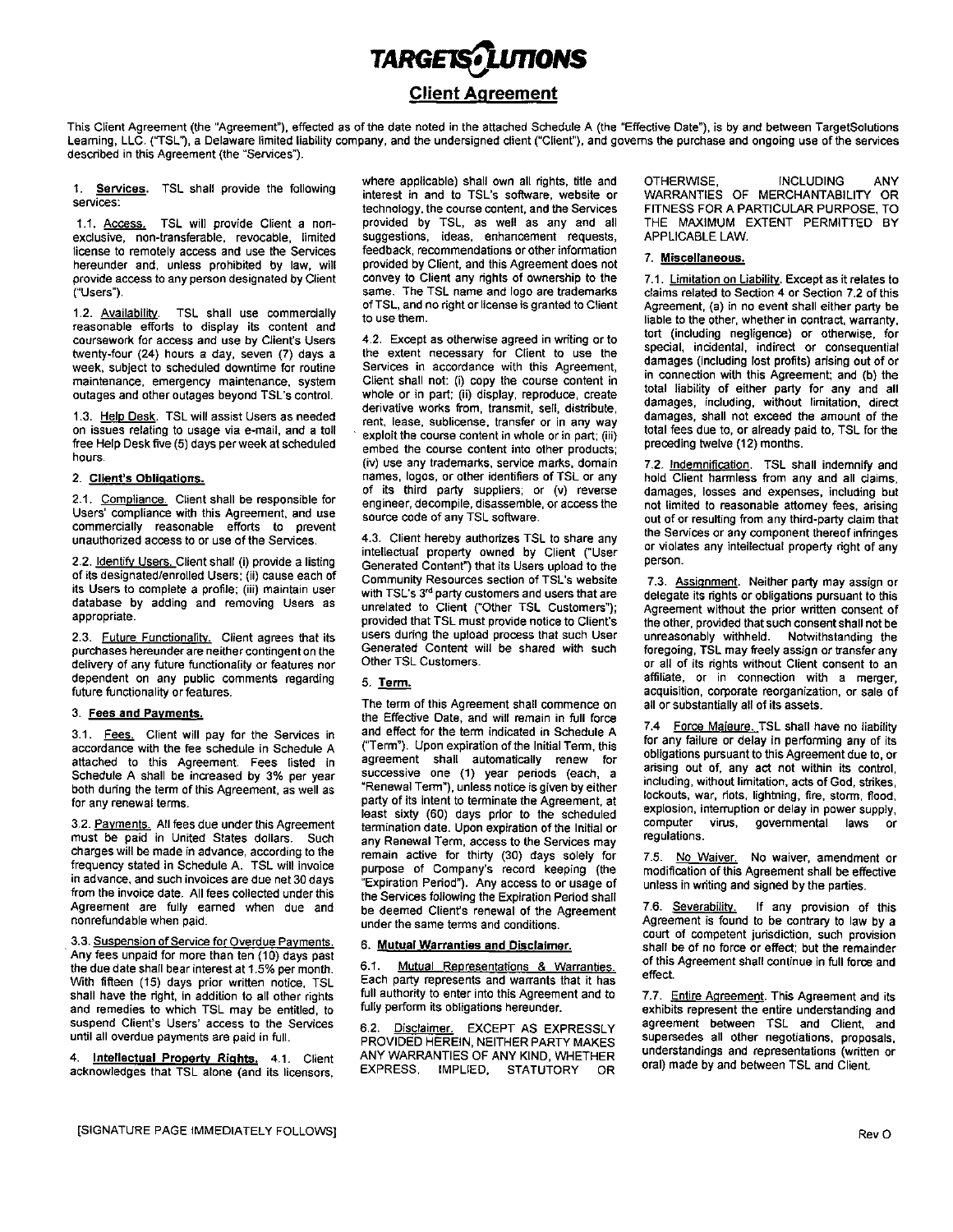

BELVIDERE, ILLINOIS btobin@ci.belvidere.il.us

BUDGET/FINANCE DIRECTOR ESTABLISHED 1881 1001 BODGEM IN NORDEN CONSUMER THE CONSUMING STREET TOOL FOR THE FAX: 815-544-3060 BELVIDERE, IL 61008

PHONE: 815-544-2612

June 21, 2018

To: Belvidere City Council

From: Becky Tobin

Re: General Mills Playground Donation

Dear City Council:

The City of Belvidere received an \$8,000 donation from Jeanne Baker to help pay for additional costs associated with the construction of the General Mills Playground. This generous donation was instrumental in helping pay for the playground border, gravel, concrete, mulch, and Kids Around the World expenses. Her donation helped to make this important project a reality.

I am requesting that the City Council formally accept her donation of \$8,000.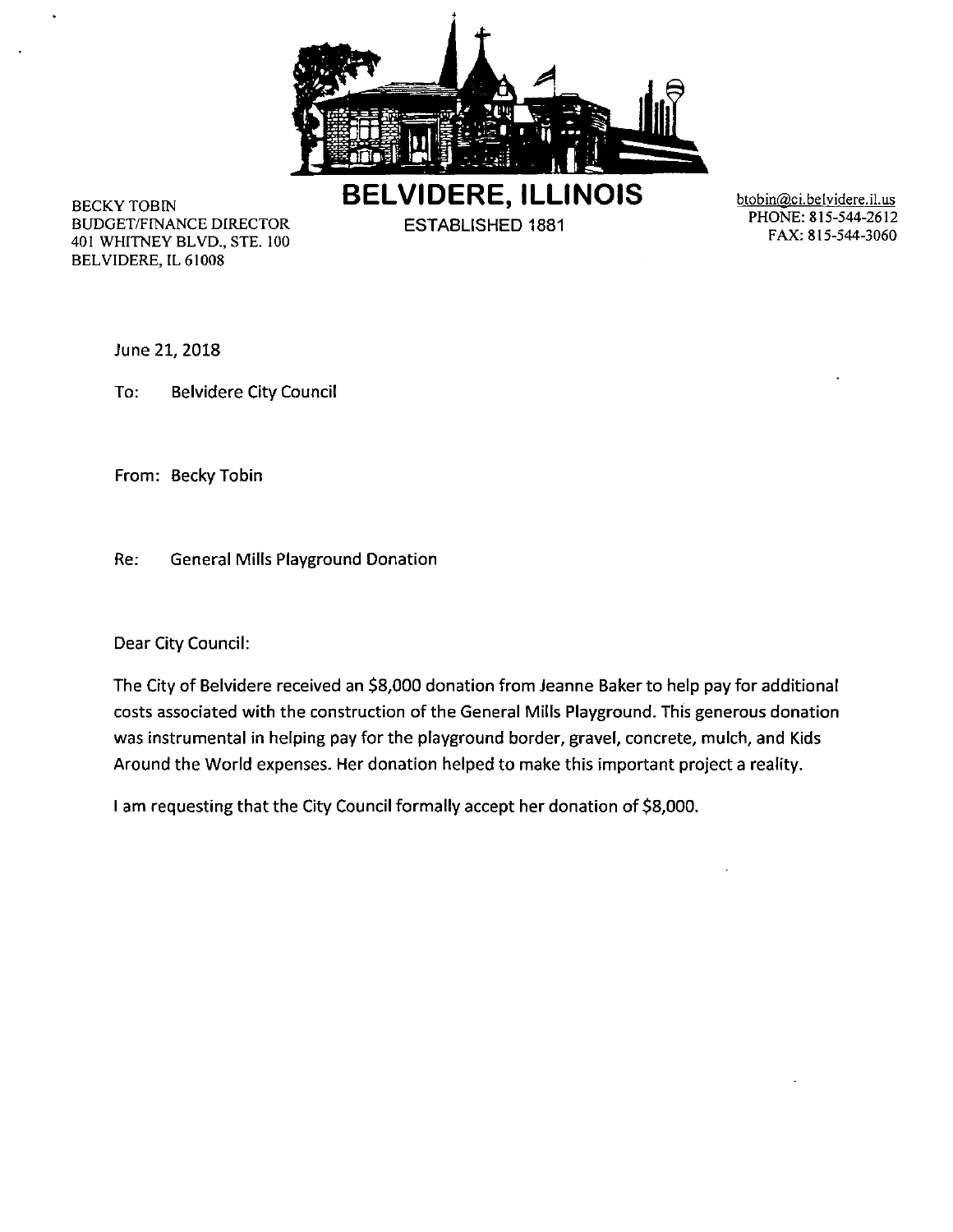# **Shauna Arco**

 $\vec{p}$ Sent: From: **Subject:** Shauna Arco; Mayor Mike Chamberlain FW: Historic Preservation Commission Tuesday, May 29, 2018 9:55 AM Gina DelRose

Belvidere, IL 61008<br>815-547-7177 Gina DelRose 401 Whitney Boulevard, Ste 300 Community Development Planner

Subject: Historic Preservation Commission Sent: Tuesday, May 29, 2018 8:27 AM To: Gina DelRose From: Becky Tobin

Hi Gina. This emails serves as written notice that I wish to serve on the Belvidere Historic Preservation Commission for another term.

Thanks

**Becky** 

 $\overline{ }$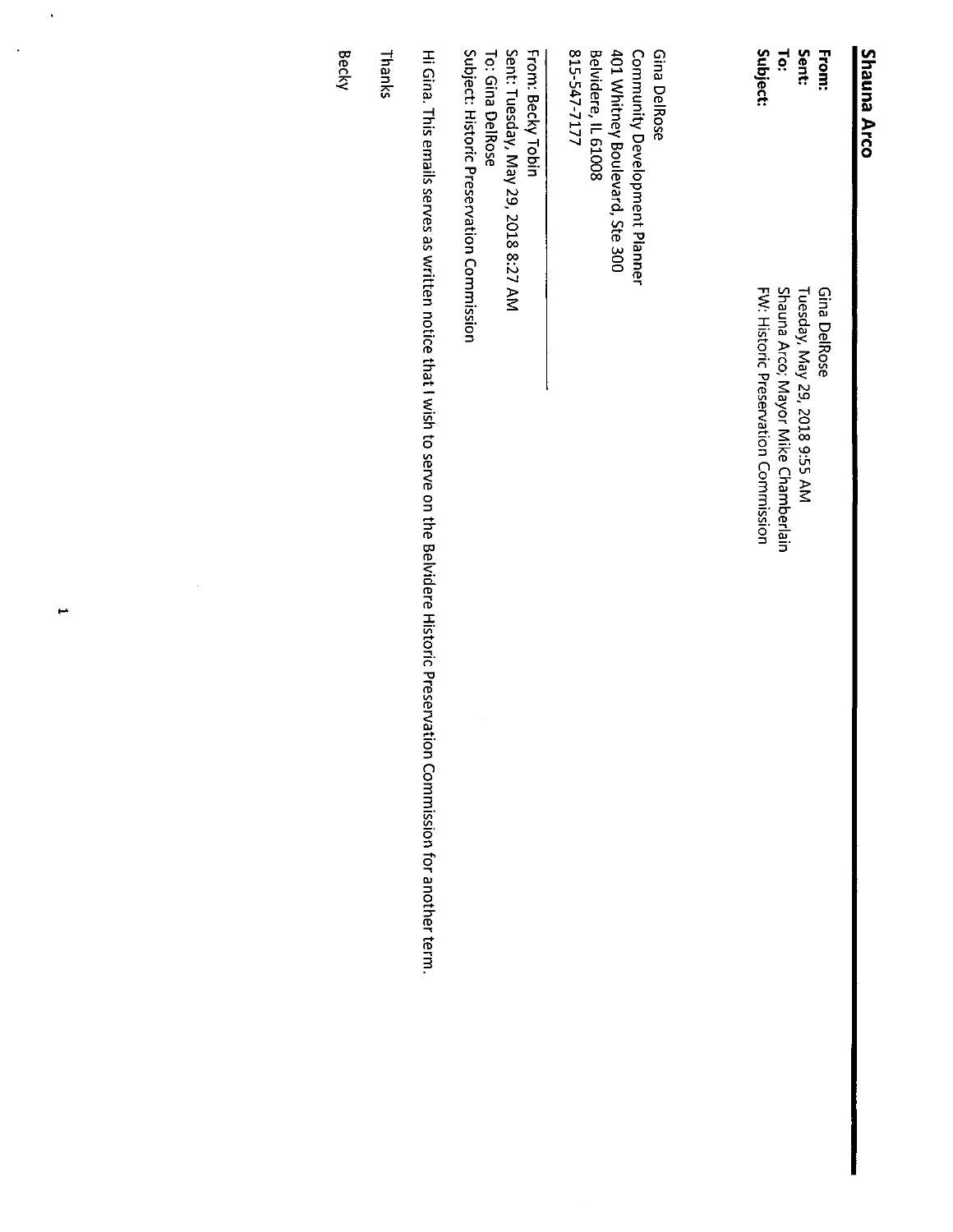# ARTICLE X. - LOCAL MOTOR FUEL TAX

# Sec. 106-300. - Definitions.

The following words, terms and phrases, when used in this Article shall have the meanings ascribed to them in this section, except where the context clearly indicates a different meaning:

City means the City of Belvidere, Boone County Illinois.

Department means the Budget Officer or Finance Director of the City of Belvidere or such other City Department or individual as assigned by the Mayor.

Person means any individual, firm, trust, estate, partnership, association, corporation, limited liability company, joint venture, joint stock company, receiver, trustee, conservator, legal representative, or other legally recognized entity.

Retail vehicle fuel dealer means any person who is engaged in the business of selling motor fuel in the City to a purchaser for the purchaser's use or consumption, and not for resale in any form.

Sale, resale, or purchase means any transfer of ownership or title or both, any exchange or any barter, whether conditional or otherwise, in any manner or by any means whatsoever for consideration.

Sale at retail means any sale to a person for that person's use or consumption and not for resale to another.

Vehicle means any machine or device in, upon or by which any person or property is or may be transported or drawn upon a rail, street, road highway or otherwise upon land, in or upon water, or through the air. " Vehicle" includes, but is not limited to, motor vehicles as defined in the Illinois Vehicle Code, automobiles, trucks, buses, trains, motorcycles, boats, and aircraft.

Motor fuel means any volatile and inflammable liquid or gas produced, blended or compounded for the purpose of or which is suitable for operating any combustion engine or a vehicle, or which is used in propelling a vehicle. " Vehicle fuel" includes, but is not limited to, gasoline, gasohol, diesel oil, ethanol, motor benzol, motor benzene, propane gas fuel, kerosene and " special fuel" as defined in the Illinois Motor Fuel Tax Law, as amended [ILCS Ch. 35, Act 505 § 1.13], and blends thereof.

Sec. 106-301. - Local motor fuel tax imposed.

- (a) A local motor fuel tax is hereby imposed upon the purchase of each gallon of motor fuel, or fraction thereof sold at retail within the corporate limits of the City, at the rate of cents (\$) per gallon, thereof, sold at retail within the corporate limits of the City, at the rate of effective The ultimate incidence of and liability for payment of the tax is to be borne by the retail purchaser of motor fuel. Nothing in this chapter shall be construed to impose a tax upon the occupations of persons engaged in the retail sale of vehicle fuel. It shall be the duty of every retail vehicle fuel dealer to secure the tax from the purchaser at the time the retail vehicle fuel dealer collects the purchase price for the motor fuel and to pay over the tax to the City through the Department.
- b) In the event motor fuel is dispensed in a unit of measure other than the gallon, the tax shall be imposed at the same ratio to one cent (\$0.01) as the unit is to the gallon. The tax shall be paid in addition to any and all other taxes and charges.
- c) It shall be presumed that all sales and uses of motor fuel in the City are subject to the local motor fuel tax until the contrary is established, by clear and convincing evidence. The burden of proving that a sale or use is not taxable under this article shall be upon the retail vehicle fuel dealer, purchaser or user so claiming.
- d) The local motor fuel tax imposed by this article shall not be applicable to the privilege of purchasing or using vehicle fuel when such fuel is purchased or used, as the case may be, by the federal government, or any of its instrumentalities.

Sec. 106-302. - Collection and remittance of local motor fuel tax.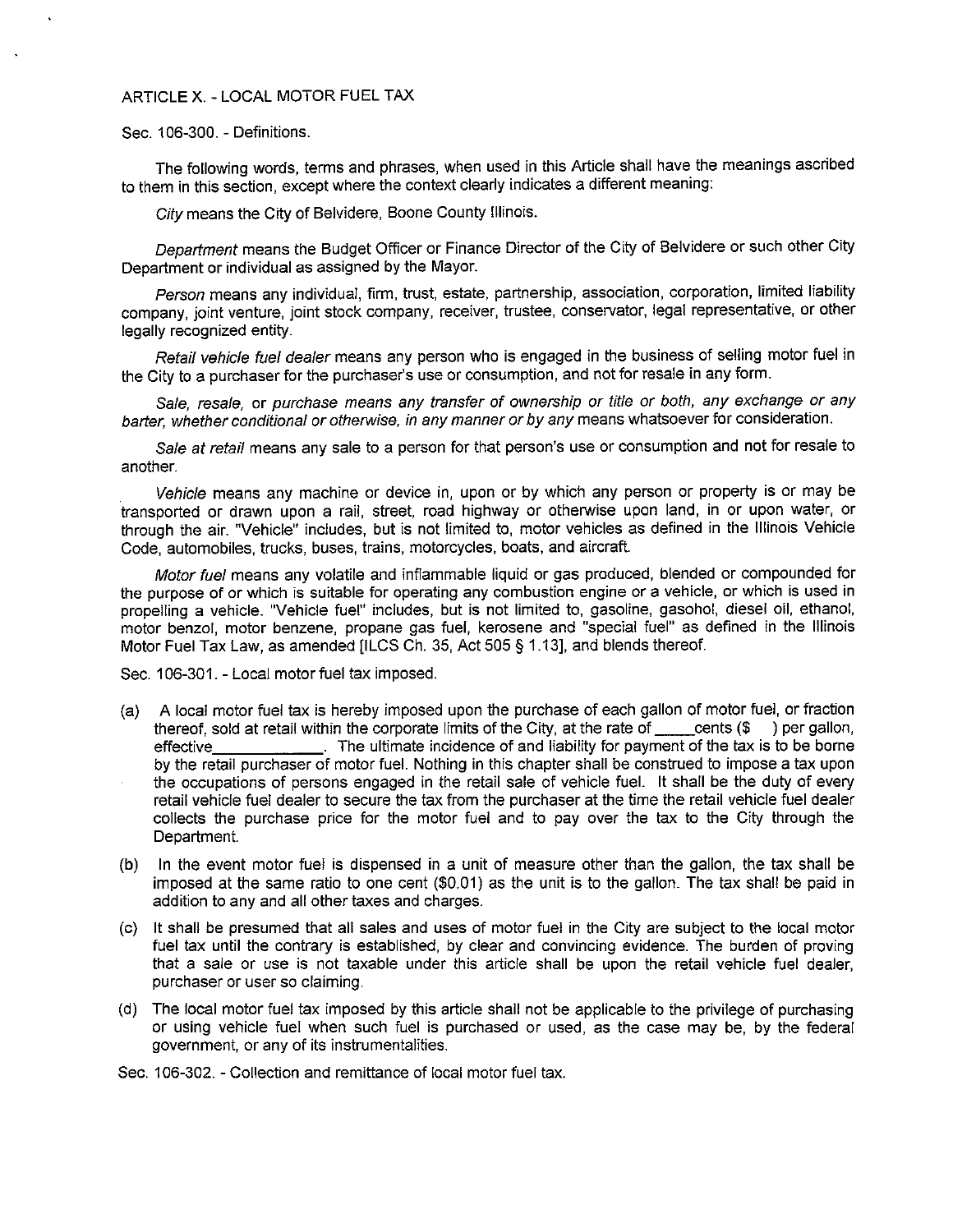- a) The local motor fuel tax shall be collected by each retail vehicle fuel dealer, who shall have the duty to collect the local motor fuel tax from the purchaser of the vehicle fuel, and thereafter remit such local motor fuel tax to the City.
- b) If any retail vehicle fuel dealer fails to collect the local motor fuel tax, such retail vehicle fuel dealer shall remain liable for the local motor fuel tax not collected and shall pay the amount of the local motor fuel tax due to the City in accordance with this Article.
- $\text{c}$ ) On the 20<sup>th</sup> day of each calendar month the retail vehicle fuel dealer shall transmit a report of sale of all vehicle fuel in the previous month, on forms to be provided by the City and substantially similar to form RMFT-5, and/or RMFT-144 or such other forms utilized by the Illinois Department of Revenue for the collection of the State of Illinois Fuel taxes, together with a sum of money equal to the amount of the local motor fuel tax owing for the applicable month. A retail vehicle fuel dealer may retain 1% of the total sum of motor fuel tax owed for the applicable month as a credit to reimburse the retail vehicle fuel dealer for the time and expense incurred in connection with collecting and remitting the local motor fuel tax.
- d) Failure by the retail vehicle fuel dealer to file sales and use tax returns with the Illinois Department of Revenue shall not relieve the retail vehicle fuel dealer from the responsibility to pay the local motor fuel tax to the City.
- e) Late or unpaid payments of the local motor fuel tax shall, in addition to penalties as set forth in this Article or in Section 1-9 of the City of Belvidere Municipal Code, be subject to interest at the rate of 1  $\frac{1}{2}$  percent per month or each fraction thereof.

Sec. 106-303. Registration.

Each retail vehicle fuel dealer shall register as a retail vehicle fuel dealer with the upon forms provided by the Budget Officer.

Sec. 106-304. - Recordkeeping; inspection of records; audits.

Every retail vehicle fuel dealer shall keep accurate books and records of the retail vehicle fuel dealer's business or activities, including original source documents and books of entry denoting the transactions which have given rise or may have given rise to any tax liability, exemption or deduction. Every retail vehicle fuel dealer shall also keep accurate copies of all documents, including but not limited to motor fuel tax returns, filed with any federal or state agency or department. All documents shall be maintained in the English language.

The Department, or such other officer of the City as the Mayor shall designate, shall have the right to inspect all books, records, and reports of all retail vehicle fuel dealers during the City's regular business hours.

Sec. 106-305. - Penalties.

- a) In addition to any interest, penalty, lien or other remedy available to the City at law or in equity, any person who violates the provisions of this Article, fails to pay any tax when due or who submits false information to the City concerning the local motor fuel tax, shall be fined not less than \$ 200. 00 plus court costs per offense. Each day, or part thereof, that a violation exists or continues, shall constitute a separate offense.
- b) Additionally, a violation of any term of this Article shall subject the Retail Fuel Dealer to suspension or revocation of their Business Registration License in accordance with Chapter 26 of the City of Belvidere Municipal Code.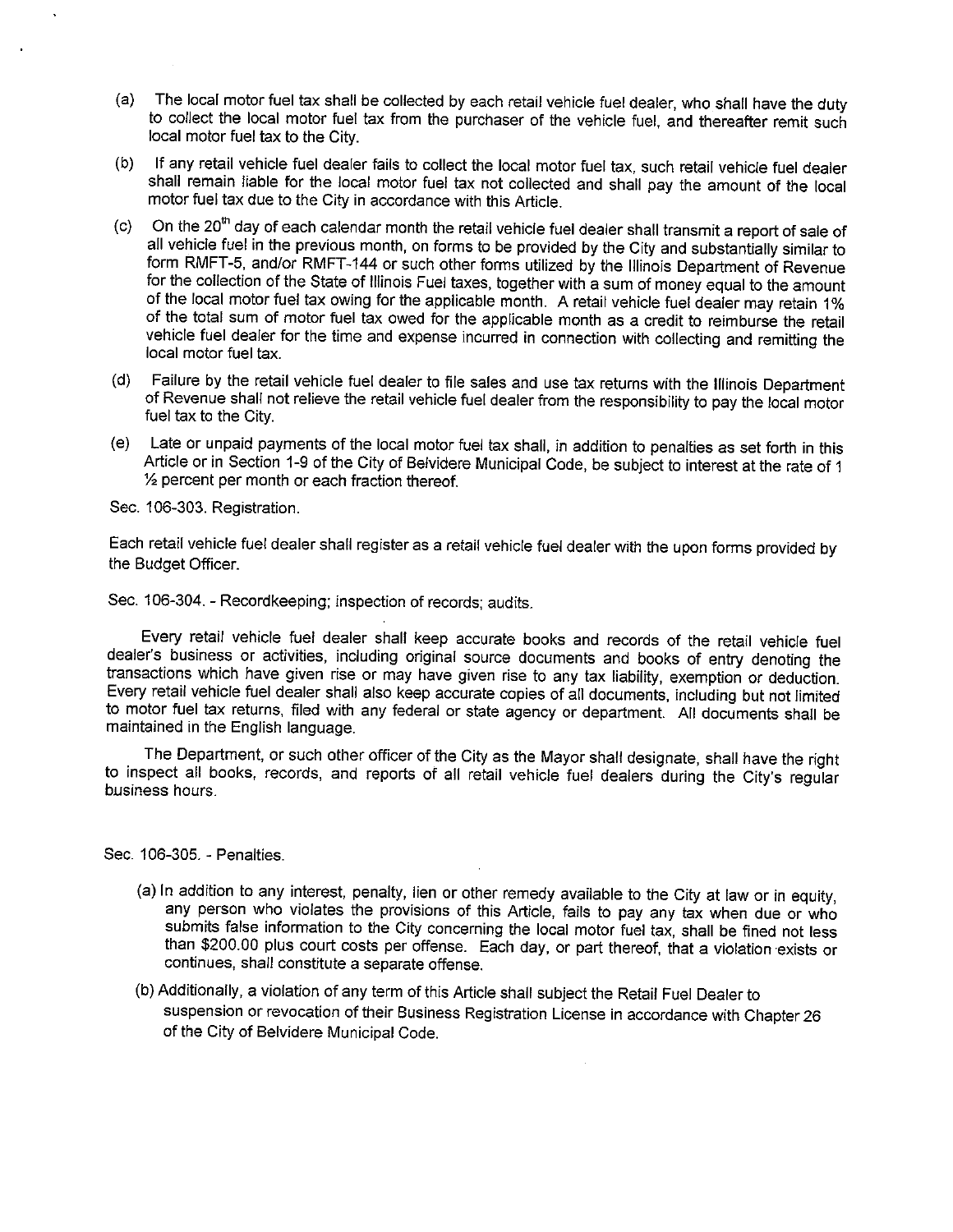# CITY OF BELVIDERE GAS STATIONS

1. CASEY'S RETAIL COMPANY D/B/A CASEY'S GENERAL STORE

2. CL QUICK STOP D/B/A QUIK STOP

3. GPM MIDWEST LLC D/B/A FAS FUEL (N. STATE STREET)

4. JI COPORATION (MOBIL)

5. EXPRESS LANE, INC D/B/A EXPRESS LANE GAS & FOOD MART

6. SAFAL OIL D/B/A MARATHON

7. RICKY PETROLEUM INC. D/B/A CITGO GAS STATION

8. MOBIL BY PACEMAKER

9. GPM MIDWEST LLC D/B/A FAS FUEL (SOUTH STATE)

10.BP (LOGAN AVE)

11. KELLEY WILLIAMSON D/B/A LOGAN AVENUE MOBIL

12. GPM MIDWEST LLC D/B/A FAS FUEL ( BELVIDERE ROAD)

13. SPEEDWAY (HWY20)

14. MURPHY OIL (WALMART)

15. TOLLWAY (EAST)

16. TOLLWAY ( WEST)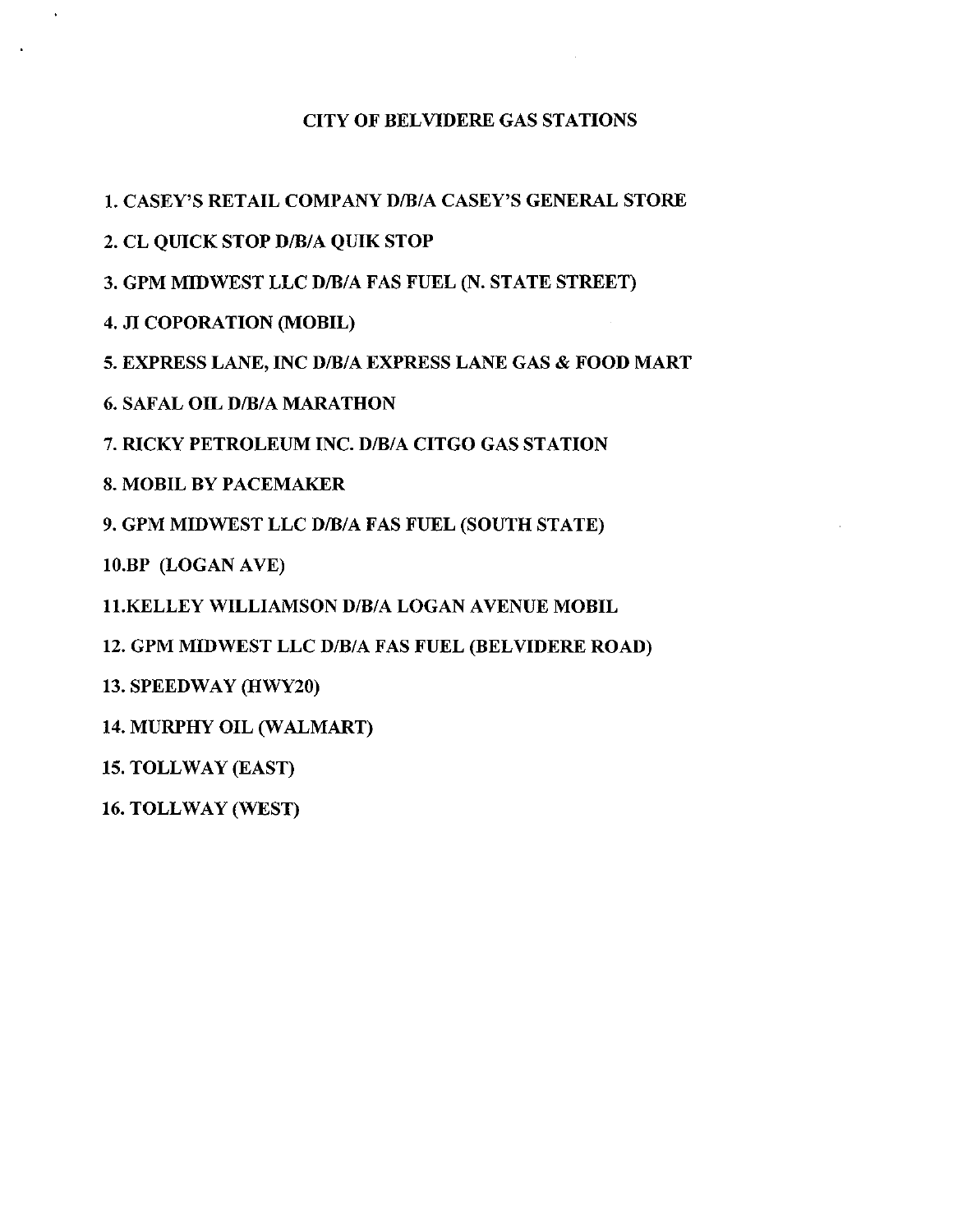# CITY OF BELVIDERE APPLICATION FOR REGISTRATION MOTOR FUEL TAX



This form is to be used by the businesses( registrants) with the City of Belvidere for payment of Motor Fuel Tax as required by INSERT CHAPTER AND MUNICIPAL CODE AND ORDINANCE NUMBER

When completed, mail this form to:

 $\bar{z}$ 

|     | City of Belvidere<br><b>Finance Department</b><br>401 Whitney Boulevard<br>Belvidere, IL 61008                                                    | $(815) 544 - 2612$ | For taxpayer assistance, call:<br>Monday- Friday 8:00 a.m. - 5:00 p.m.<br>financedirector@ci.belvidere.il.us |
|-----|---------------------------------------------------------------------------------------------------------------------------------------------------|--------------------|--------------------------------------------------------------------------------------------------------------|
|     | 1) Applicant Name (D/B/A):                                                                                                                        |                    |                                                                                                              |
|     |                                                                                                                                                   |                    |                                                                                                              |
|     |                                                                                                                                                   |                    |                                                                                                              |
|     | 2) Applicant's Corporation Name:                                                                                                                  |                    |                                                                                                              |
|     |                                                                                                                                                   |                    |                                                                                                              |
|     |                                                                                                                                                   |                    |                                                                                                              |
|     | Billing Address is same as Applicant Address                                                                                                      |                    |                                                                                                              |
|     | City: $\qquad \qquad \qquad \qquad \qquad \qquad \qquad \qquad \qquad \qquad \text{State:} \qquad \qquad \qquad \qquad \text{Zip:} \qquad \qquad$ |                    |                                                                                                              |
|     | $\text{Telephone:} \quad \text{________}$                                                                                                         |                    |                                                                                                              |
|     | 3) Illinois Retail Occupation Tax Number [ IBT #1]: ____________________________                                                                  |                    |                                                                                                              |
|     |                                                                                                                                                   |                    |                                                                                                              |
|     |                                                                                                                                                   |                    |                                                                                                              |
| 4)  |                                                                                                                                                   |                    |                                                                                                              |
| 5). | Registrant's type of business organization                                                                                                        |                    |                                                                                                              |
|     | Sole Proprietorship                                                                                                                               | Partnership        |                                                                                                              |
|     | Other                                                                                                                                             | Corporation        |                                                                                                              |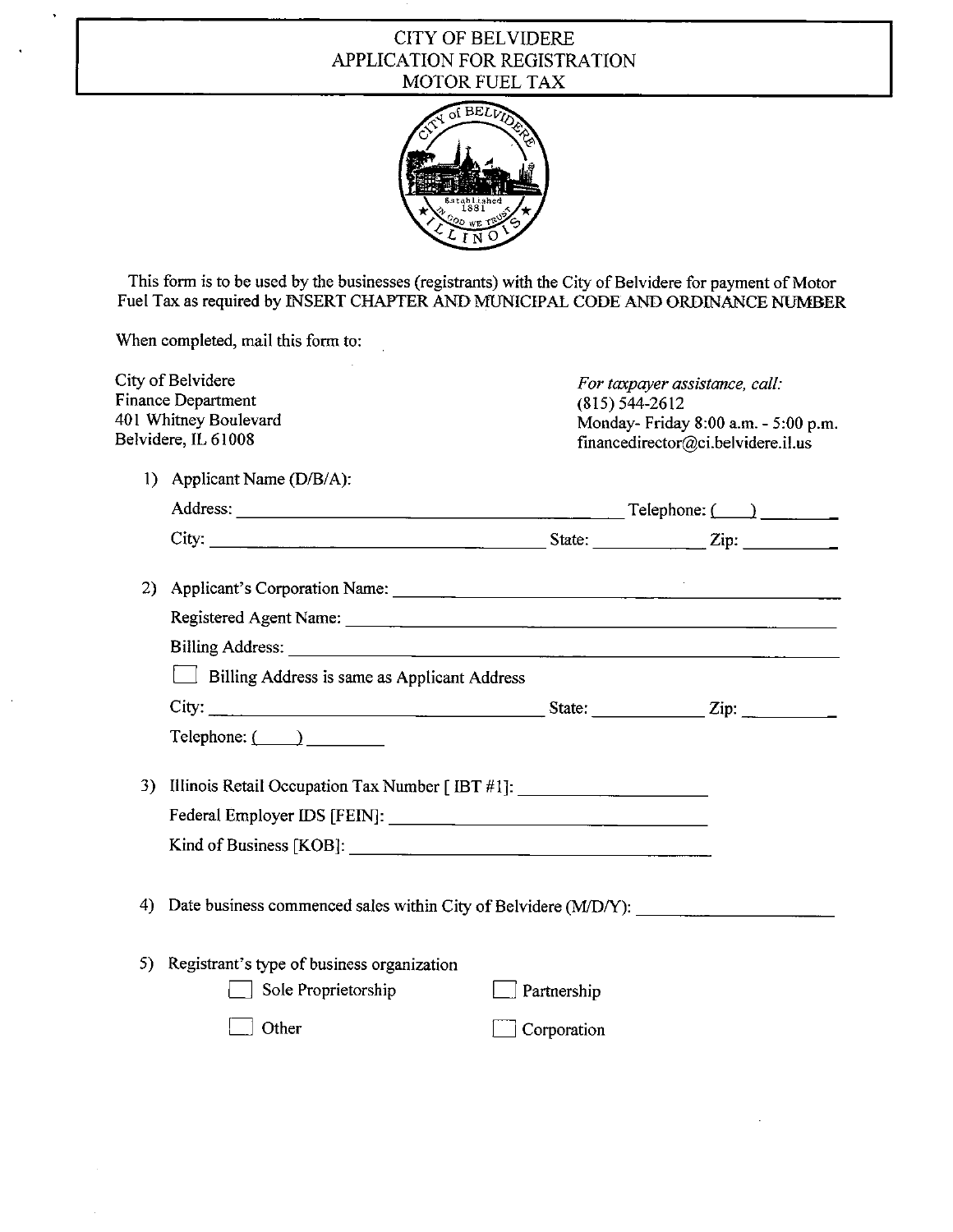6) Person who will be responsible for submitting Motor Fuel Tax Returns to the City of Belvidere

| Name:                 | Title: |                 |  |
|-----------------------|--------|-----------------|--|
| Address:              |        | Telephone: $($  |  |
| City:                 | State: | $\mathbf{Zip:}$ |  |
| <b>Email Address:</b> |        |                 |  |

7) Under penalty as provided by law, which includes a fine, imprisonment, or both, I declare that I have examined this registration form, and to the best of my knowledge and belief, the information entered on this form is true, correct, and complete.

Date:

 $\sim$ l,

 $\ddot{\bullet}$ 

 $\mathcal{A}$ 

Registrant or Authorized Agent

 $\bar{z}$ 

Printed Name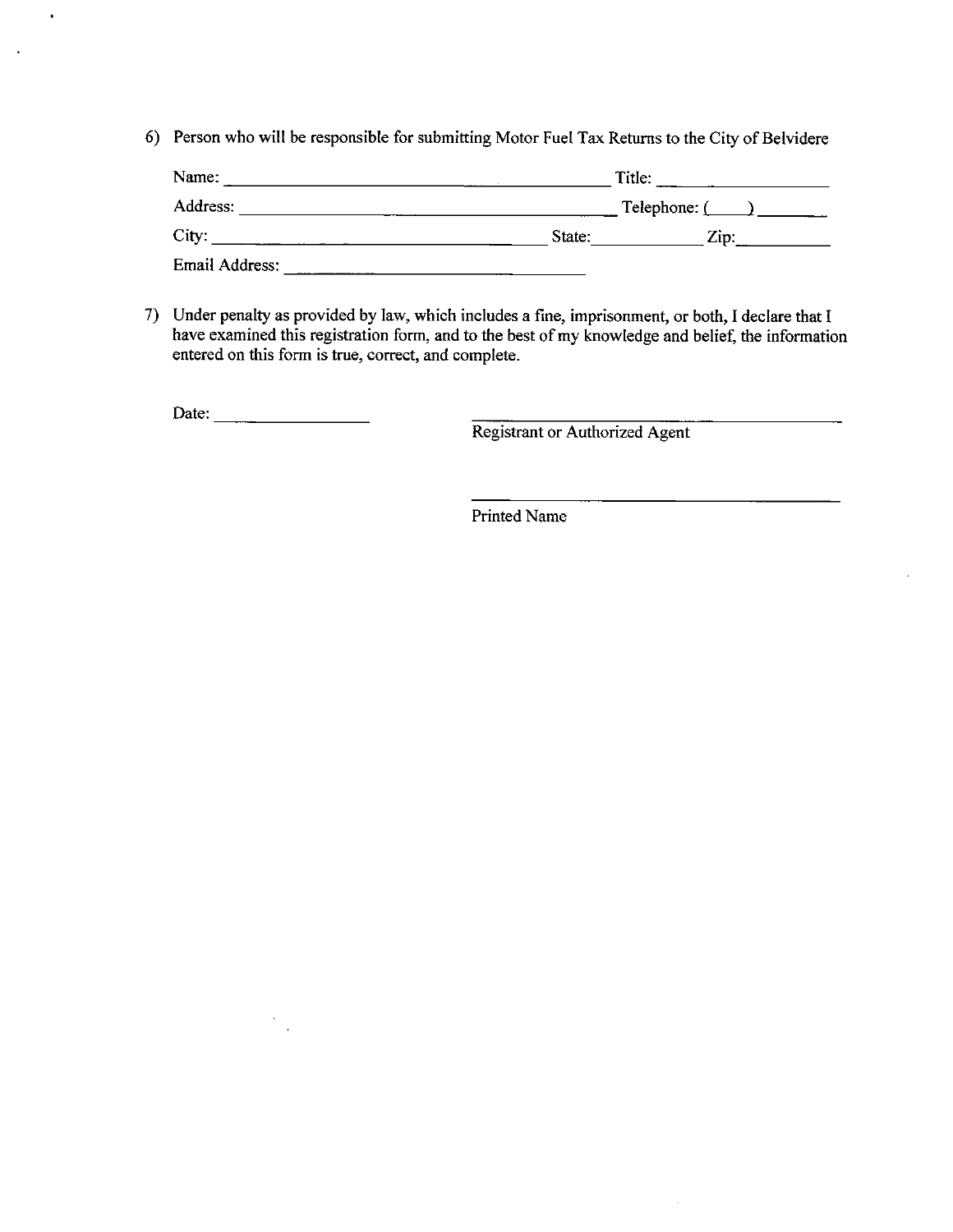

# CITY OF BELVIDERE LOCAL MOTOR FUEL TAX RETURN Pursuant to Belvidere City Code Chapter INSERT CODE

|                                 | Collection Period:<br>of 2018<br>Month                                                                                                                                                                                     |                                      |                                      |
|---------------------------------|----------------------------------------------------------------------------------------------------------------------------------------------------------------------------------------------------------------------------|--------------------------------------|--------------------------------------|
|                                 | <b>Business Name:</b>                                                                                                                                                                                                      | $\text{Telephone:} \quad \text{---}$ |                                      |
|                                 | <b>Business Address:</b><br>Illinois Business Tax (IBT) #: __ _ _ _ _ _ _ _ _<br>O <sub>I</sub><br>Employer Identification Number (EIN): $\frac{1}{1-\frac{1}{2}}$ = $\frac{1}{1-\frac{1}{2}}$ = $\frac{1}{1-\frac{1}{2}}$ |                                      |                                      |
| 1.                              | Computation of Local Motor Fuel Tax Liability<br>Total gallons (sold if retailer / purchased if bulk user)<br>$\ast$                                                                                                       | Column 1<br>Non-Diesel               | Column <sub>2</sub><br><b>Diesel</b> |
| 2.<br>3.<br>4.                  | Tax rate per gallon<br>Multiply line 1 times rate on line 2<br>Subtotal (add Line 2, Columns 1 and 2)                                                                                                                      | \$0.05                               | <b>SO.01</b>                         |
| 5.<br>6.                        | Prompt Payment Compensation (multiply line 4 by 1.0%)<br>If filed and paid by the $20th$ of the month for the previous month<br>Penalty for late payment (multiply line 4 by 5.0%)                                         |                                      |                                      |
| $7_{\scriptscriptstyle{\circ}}$ | If NOT filed and paid by the $20th$ of the month for the previous month<br>Total Tax to be remitted                                                                                                                        |                                      |                                      |

Under penalty as provided by law, which includes a fine, imprisonment, or both, I declare that I have examined this registration form, and to the best of my knowledge and belief, the information entered on this form is true, correct, and complete.

| Signature of Taxpayer |           | Signature of Preparer |           |
|-----------------------|-----------|-----------------------|-----------|
| Title                 |           | Company Name          |           |
| Date Signed           | Telephone | Date Signed           | Telephone |

Mail completed return, a copy of the Illinois Department of Revenue Form ST-1 and a check for the amount due from Line 4 to:

City of Belvidere Finance Department 401 Whitney Boulevard Belvidere, IL 61008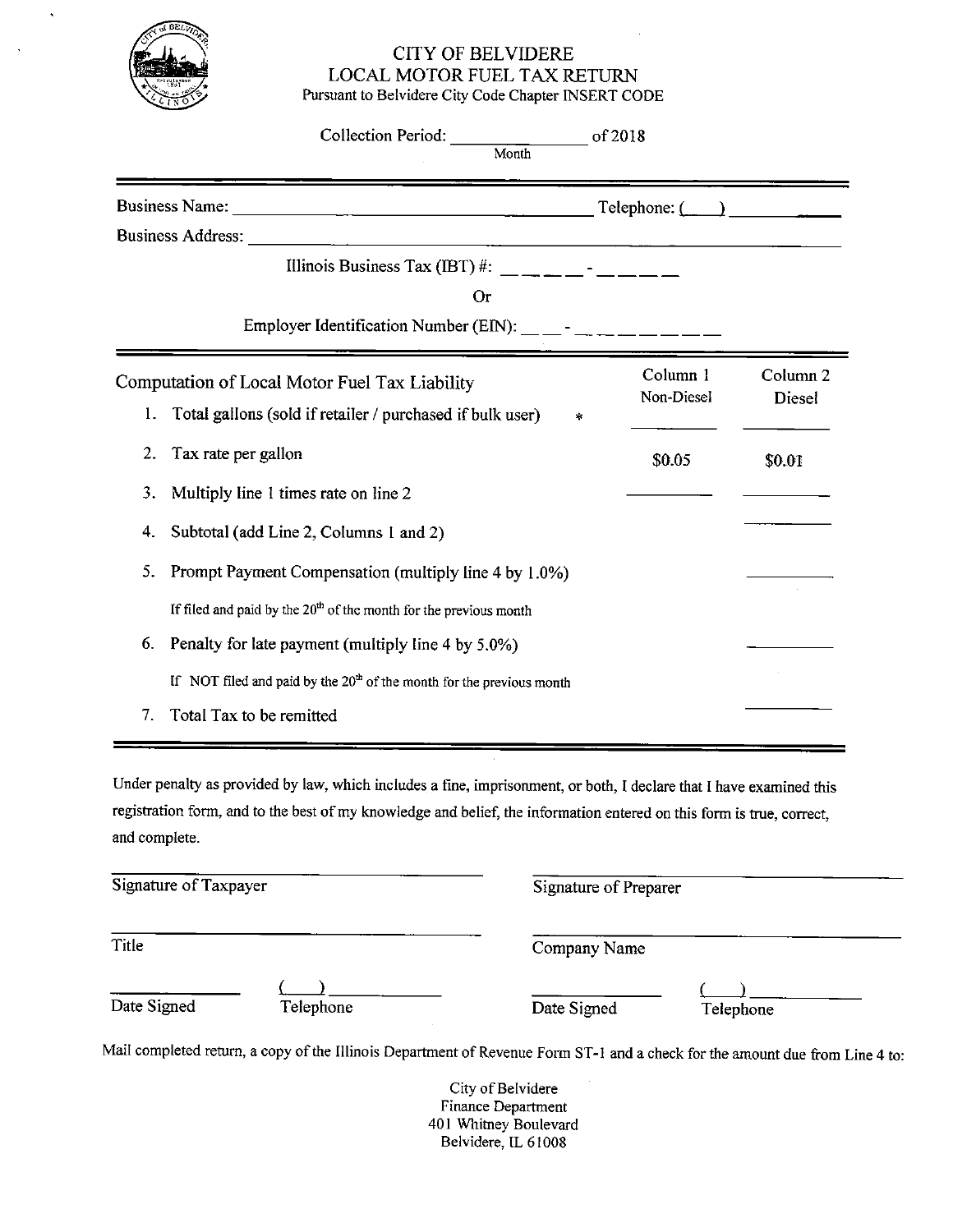# Motor Fuel Tax Collections By Municipality

10/16/2017

 $\ddot{\phantom{1}}$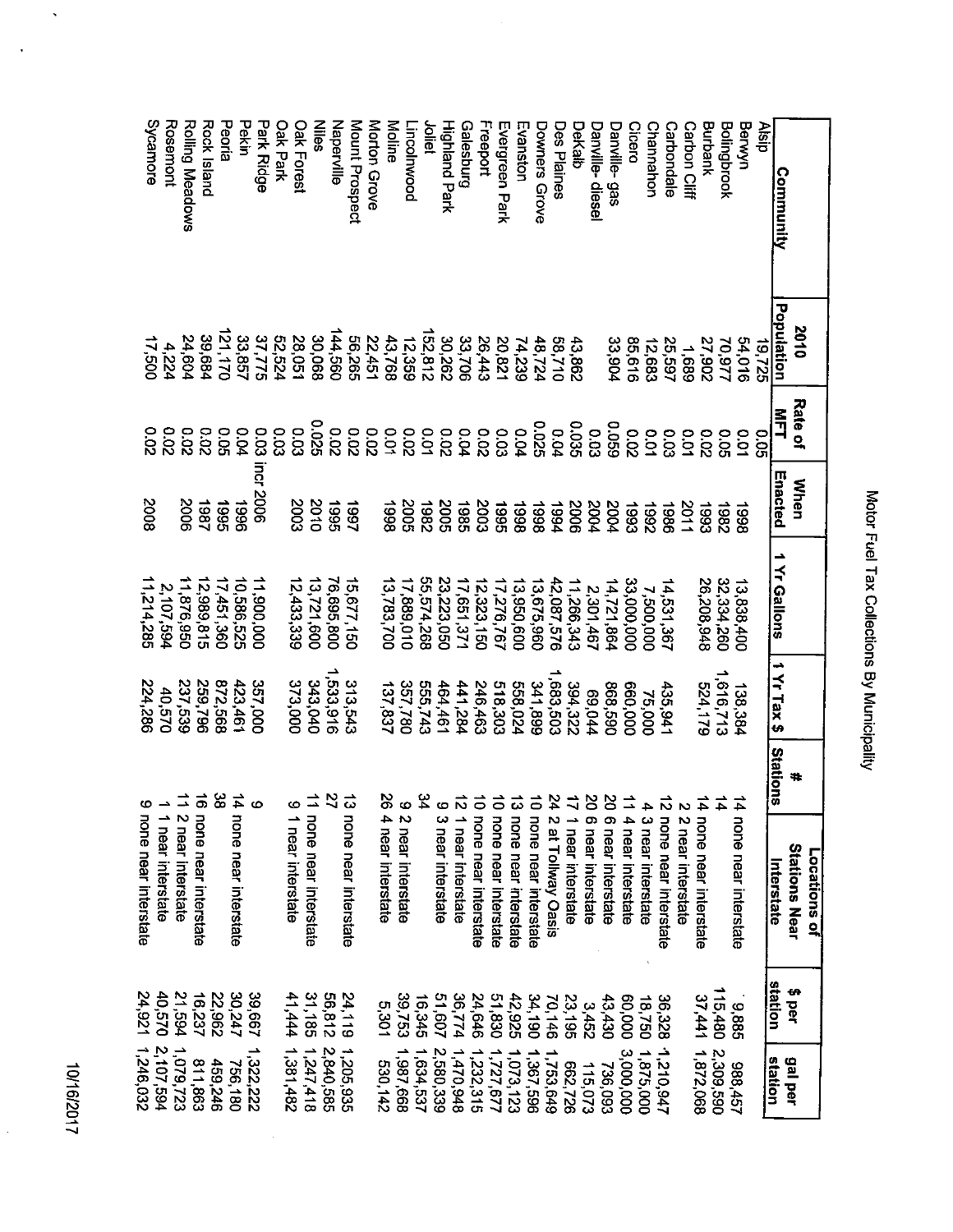| Community                                                     | Population<br>0102 | Rate of<br>呂コ         | Enacted<br><b>When</b> | 1 Yr Gallons             | 11 Yr Tax \$   Stations |                 | <b>Stations Near</b><br>Locations of<br>Interstate | station<br>\$ per | ded left                             |
|---------------------------------------------------------------|--------------------|-----------------------|------------------------|--------------------------|-------------------------|-----------------|----------------------------------------------------|-------------------|--------------------------------------|
| Urbana                                                        | 10,550             | 1200                  | 0102                   | 15,378,389               | 369,081                 | $\mathbb{Z}$    | 4 near interstate                                  | 13.670            | 029'699<br><b>station</b>            |
| Woodridge                                                     | 35,968             | 92010                 | 1997                   | 21,249,615               | 531,240                 |                 | 5 near interstate                                  |                   | 48,295 1,931,783                     |
| Will County<br>Cook County<br><b>Chicago</b>                  | 2,896,016          | 0.05<br><b>0.06</b>   |                        |                          |                         |                 |                                                    |                   |                                      |
| DuPage County                                                 |                    |                       |                        |                          |                         |                 |                                                    |                   |                                      |
| Kane County                                                   |                    | 0 0 0<br>2 2 2<br>2 2 |                        |                          |                         |                 |                                                    |                   |                                      |
| McHenry County                                                |                    |                       |                        |                          |                         |                 |                                                    |                   |                                      |
|                                                               |                    |                       |                        |                          |                         |                 |                                                    |                   |                                      |
| <b>Tinley Park</b><br>Projections if implement in Tinley Park | 58,323             | <b>0.01</b>           |                        | 13,000,000               | 130,000                 | $\vec{0}$       | 1 near interstate                                  |                   |                                      |
|                                                               |                    | ິດ<br>ຂ               |                        | 13,000,000<br>13,000,000 | 390,000<br>260,000      | $\vec{0}$<br>ਠੋ | 1 near interstate                                  |                   | 13,000 1,300,000<br>26,000 1,300,000 |
|                                                               |                    |                       |                        |                          |                         |                 | 1 near interstate                                  |                   | 39,000 1,300,000                     |

l,

Motor Fuel Tax Collections By Municipality

10/16/2017

 $\ddot{\phantom{0}}$ 

Ŷ,

 $\hat{\boldsymbol{\beta}}$ 

 $\ddot{\phantom{0}}$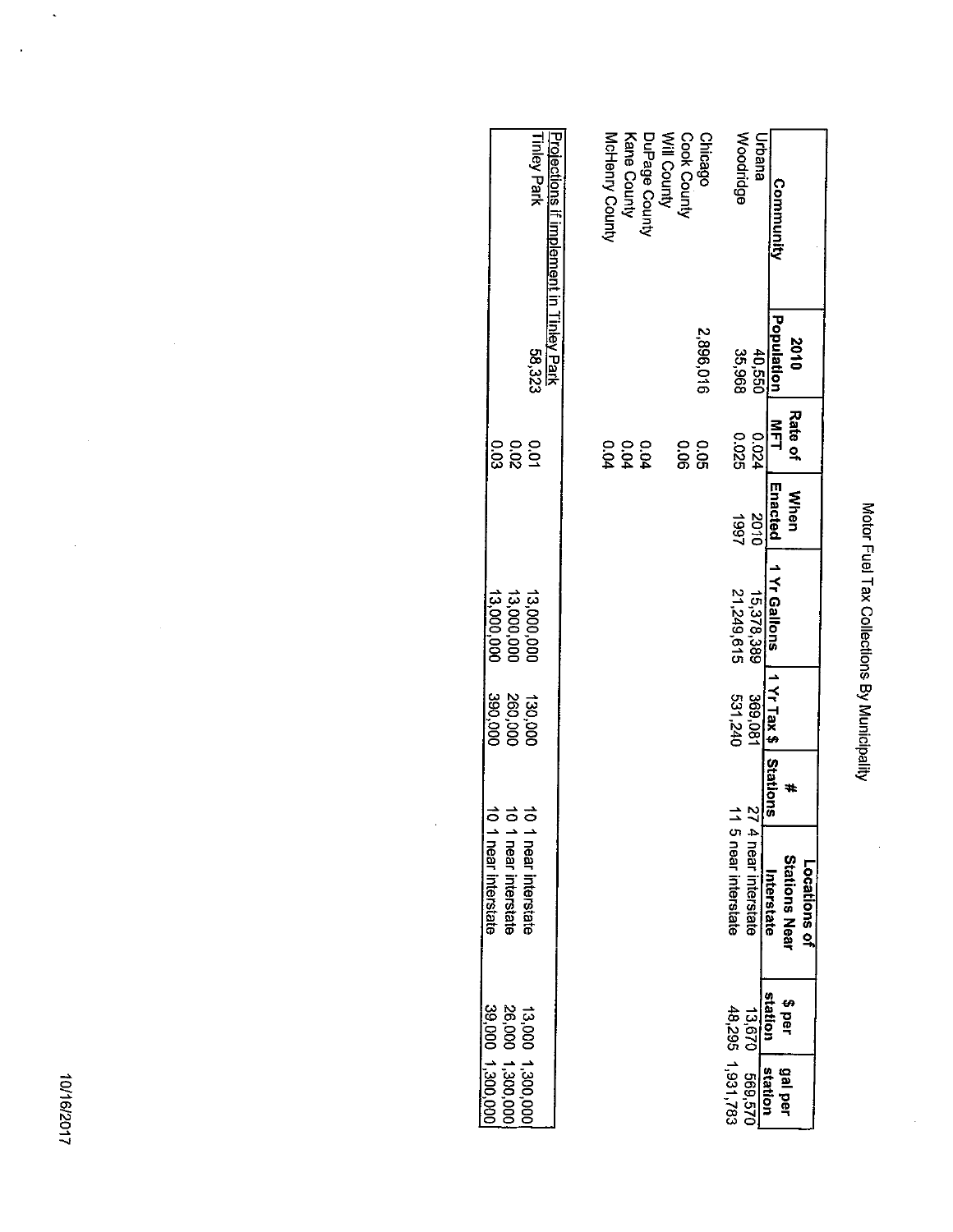# ORDINANCE#

# AN ORDINANCE READOPTING THE SIMPLIFIED MUNICIPAL TELECOMMUNICATIONS TAX AND SETTING THE TAX RATE THEREOF

WHEREAS, on November 3, 1997, the Corporate Authorities of the City of Belvidere hereinafter the City) adopted ordinance 169G imposing a telecommunications infrastructure maintenance fee pursuant to authority granted by the State of Illinois under the Telecommunications Municipal Infrastructure Maintenance Fee Act; and

WHEREAS, portions of the Telecommunications Municipal Infrastructure Maintenance Fee Act were held to be unconstitutional by the Illinois Supreme Court in Primeco Personal Communications, LP v I.C.C. in March 2001; and

WHEREAS, the General Assembly adopted the Simplified Municipal Telecommunications Tax Act (P.A. 92-526 effective July 1, 2002) (hereinafter the Act) to address the constitutional infirmities and to reauthorize a local telecommunications tax; and

WHEREAS, under the Act, the Illinois Department of Revenue (IDOR) is charged with administering and collecting the taxes on behalf of municipalities; and

WHEREAS, the Act authorizes municipalities to impose a tax upon the acts or privileges set forth in section 5-10 of the Act; and

WHEREAS, Section 5-25 of the Act also provided that any municipality, including the City of Belvidere, that had previously adopted an ordinance imposing the previously authorized Telecommunications Municipal Infrastructure Maintenance Fee would be deemed to have adopted an ordinance imposing the tax under the Act; and

WHEREAS, in setting the applicable tax rate under Section 5-30 of the Act for the City of Belvidere, the tax rate assigned was actually less than that under the original ordinance and less than the rate authorized by the Act; and

WHEREAS, actual tax revenues received under the Act are diminishing due to the use of alternative communication systems and to the manner in which modern telecommunications plans are packaged and sold; and

WHEREAS, the Corporate Authorities of the City of Belvidere find it necessary to increase the tax under the Act; and

WHEREAS, the Corporate Authorities of the City of Belvidere further desire to clarify the City' <sup>s</sup> ordinances and the City of Belvidere Municipal Code ( the Code) to reflect adoption of the tax under the Act for the future.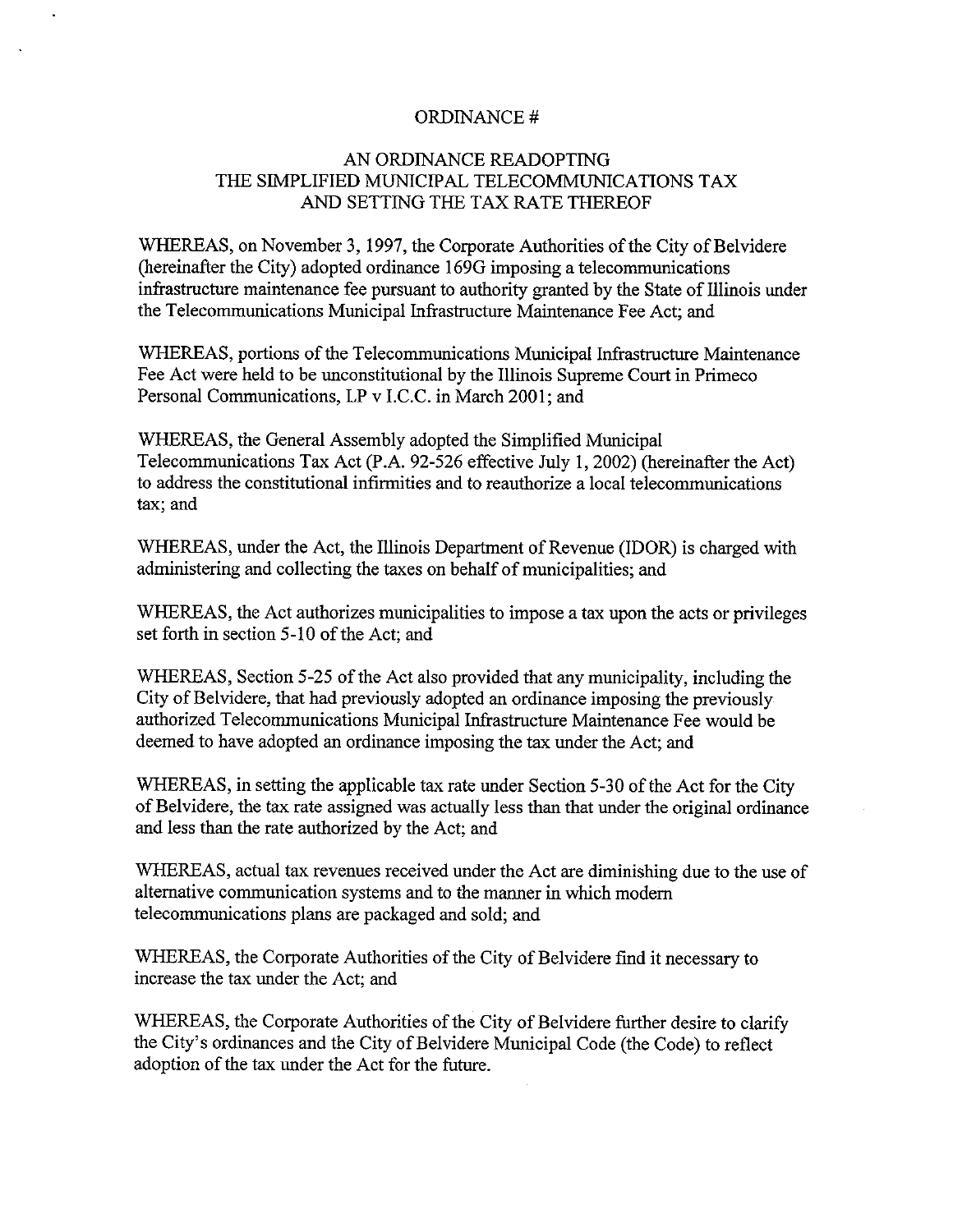NOW, THEREFORE BE IT ORDAINED by the Mayor and City Council of the City of Belvidere, Boone County, Illinois, as follows:

SECTION 1: The foregoing recitals are incorporated herein by this reference.

SECTION 2: Section 106-168 of the City of Belvidere Municipal Code is amended to read as follows: A simplified municipal telecommunications tax is hereby imposed upon the act or privilege of originating in the municipality or receiving in the municipality intrastate or interstate telecommunications by a person under the provisions of the Simplified Municipal Telecommunications Tax Act  $(35)$ ILCS 636/5-1 et seq.), at the rate of six percent ( $6\%$ ) of the gross charges for such telecommunications purchased at retail from a retailer.

SECTION 3: Section 106-169 of the City of Belvidere Municipal Code is amended to read as follows:

> The tax hereby imposed shall be collected and enforced by the Department of Revenue of the State of Illinois. The Department of Revenue shall have full power to administer and enforce the provisions of this Ordinance.

SECTION 4: The City Clerk is hereby directed to file a certified copy of this Ordinance with the Illinois Department of Revenue prior to September 20, 2018, together with any other forms or documents required by the Illinois Department of Revenue to effectuate the tax levied by this Ordinance.

SECTION 5: Section 106-170 of the City of Belvidere Municipal Code is amended to read as follows:

> This Ordinance shall be in full force and effect from and after its passage and approval and publication in pamphlet from as required by law, provide however, that section 2 (Belvidere Municipal Code Sections 106-168) of this ordinance shall take effect for all gross charges billed by telecommunications retailers on  $(i)$  the first day of July next following the adoption and filing of this Ordinance with the Illinois Department of Revenue if filed on or before the preceding March  $20^h$  or (ii) the first day of January next following the adoption and filing of this Ordinance with the Illinois Department of Revenue, if filed on or before the preceding September  $20^{th}$ .

**SECTION 6:** The title of Article VI of Chapter 106, Taxation, is amended to Article VI, - Simplified Municipal Telecommunications Tax.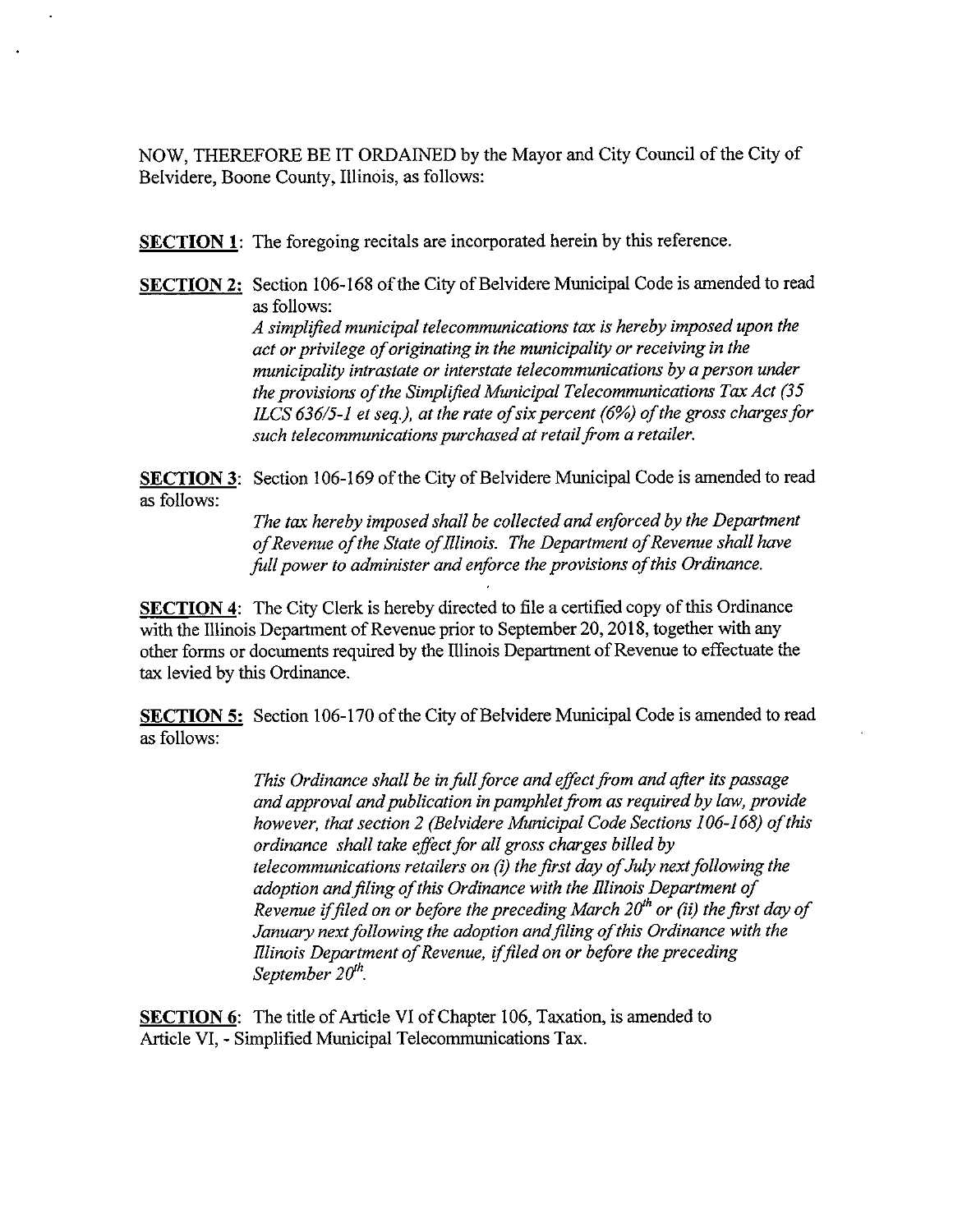SECTION 7: Sections 106-161 through 106-167 of the City of Belvidere Municipal Code are repealed and reserved. However, repeal of sections 106- <sup>161</sup> through 106- 167 of the City of Belvidere Municipal Code shall not be effective until the Illinois Department of Revenue begins collecting the tax imposed by Section 106- <sup>168</sup> of the Code as set forth in Section 106-170 of the Code.

SECTION 8: If any section, paragraph, subdivision, clause, sentence or provision of this Ordinance shall be adjudged by any Court of competent jurisdiction to be invalid, such judgment shall not affect, impair, invalidate or nullify the remainder thereof, which remainder shall remain and continue in full force and effect.

SECTION 9: All ordinances or parts of ordinances in conflict herewith are hereby repealed to the extent of such conflict.

**SECTION 10:** This Ordinance shall be in full force and effect from and after its passage and publication in pamphlet form as set forth in Sections 5 and 7 above and as required by law, which publication is hereby authorized.

Voting Aye: Voting Nay: Absent.

APPROVED:

Mayor Michael W. Chamberlain

ATTEST:

City Clerk Shauna Arco

SEAL)

Passed: Approved: Published: Z:\Draft Ordinances\ Simplified Municipal Infrastructure Fee. doc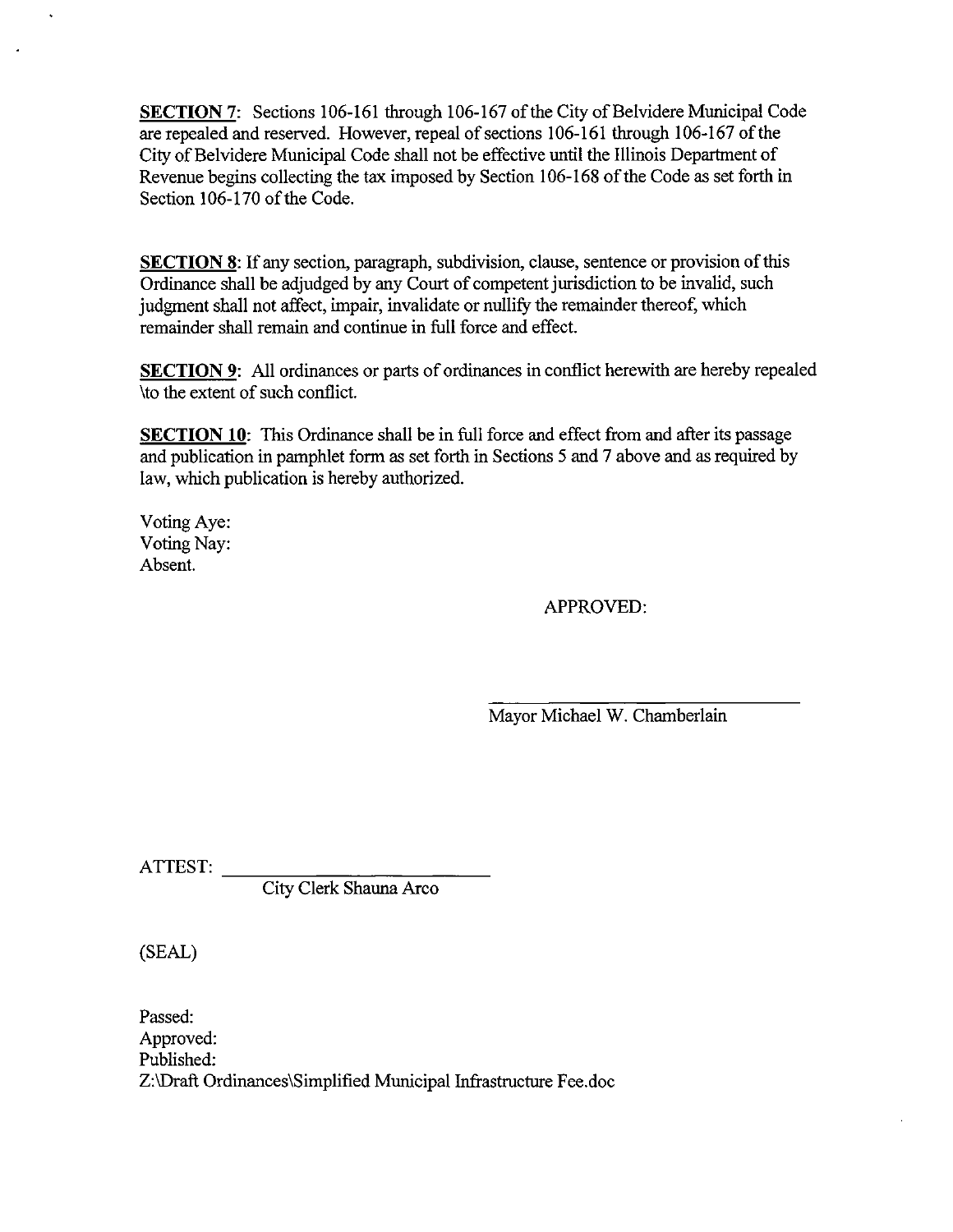# Memo

| To:   | Mayor and City Council                                                           |
|-------|----------------------------------------------------------------------------------|
|       | <b>From:</b> Brent Anderson, Director of Public Works                            |
| Date: | 6/14/2018                                                                        |
| Re:   | Certificate of Satisfactory Completion of Landmark Logistics Subdivision Plat #2 |

In accordance with Section 151.61(B) of the City's Subdivision Control Ordinance, I do hereby certify that all of the public improvements required for Plat #2 of Landmark Logistics Subdivision have been completed and the improvements have been inspected by this department and found to be in conformance to the approved construction plans for the subdivision.

The developer has submitted his engineer's certification, as-built construction plans and a contractor's affidavit and lien waivers for the subdivision as required by the Subdivision Control Ordinance.

<sup>I</sup> would therefore recommend that the City Council approve a resolution accepting the public improvements that have been completed for Plat #2 of Landmark Logistics Subdivision.

Director of Public Works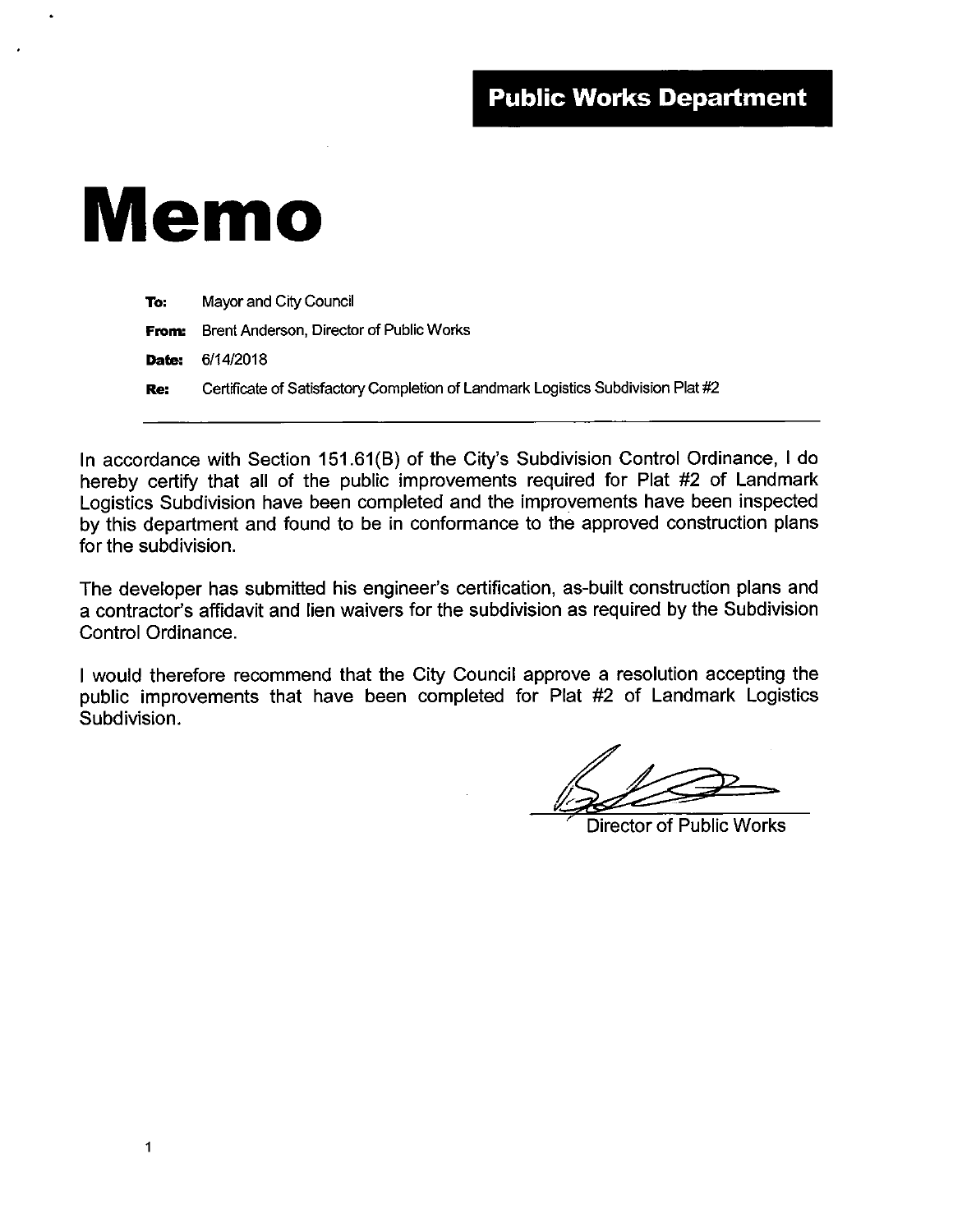# RESOLUTION #: A RESOLUTION ACCEPTING PUBLIC IMPROVEMENTS OF PLAT II OF LANDMARK LOGISTICS SUBDIVSION

WHEREAS, the City Council of the City of Belvidere previously approved the final Plat of Subdivision for Plat II of Landmark Logistics Subdivision; and

WHEREAS, the owner/developer of Plat II of Landmark Logistics Subdivision has certified that all public improvements, with the exception of certain landscape requirements, identified on said plat to be dedicated to the City of Belvidere and required to be constructed by owner/developer are completed according to the City of Belvidere Municipal Code and the directives of the City's Department of Public Works with the exception of certain sidewalks; and

WHEREAS, the owner/developer dedicated certain Public Improvements to the City of Belvidere as identified on the attached Plat of Subdivision for Plat II of Landmark Logistics Subdivision.

NOW, IT IS THEREFORE RESOLVED, by the Mayor and City Council of the City of Belvidere, Illinois as follows:

- 1) The foregoing recitals are hereby incorporated by this reference.
- 2) The Public Improvements identified as being dedicated to the City of Belvidere on the Final Plat of Subdivision of Plat II of Landmark Logistics Subdivision are hereby accepted by the City of Belvidere. This acceptance does not relieve Owner or its successors and/or assigns from any obligation relating to any other improvements which are noted on said plat.
- 3) The Clerk is authorized to record this resolution with the Boone County Recorder of Deeds.

Passed by the City Council of the City of Belvidere, Illinois this day of July 2018.

Approved:

Mayor

Attest:

City Clerk

Ayes: Nays: Absent: